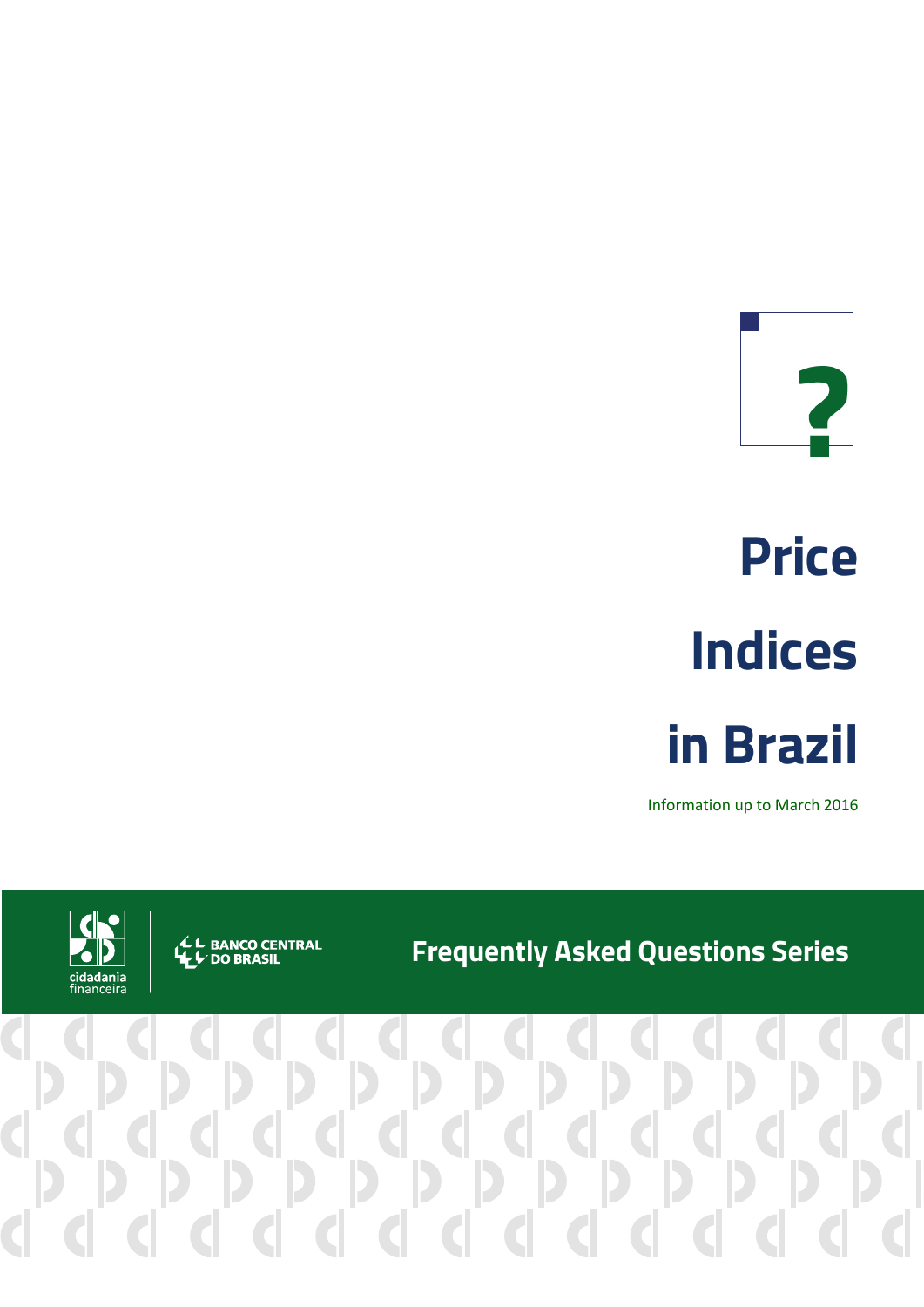# **"Frequently Asked Questions" Series Central Bank of Brazil**

- 1. Interest Rates and Bank Spreads
- **2. Price Indices in Brazil**
- 3. Monetary Policy Committee (Copom)
- 4. Fiscal Data
- 5. Regulated Prices
- 6. Public Securities and Public Debt Management
- 7. Brazilian Payments System
- 8. External Accounts
- 9. Country Risk
- 10. Regime de Metas para a Inflação no Brasil
- 11. Functions of the Central Bank of Brazil
- 12. Reserve Requirements
- 13. Market Expectations System

#### **Economic Policy Deputy Governor**

#### Altamir Lopes **Team**

André Barbosa Coutinho Marques Carolina Freitas Pereira Mayrink Henrique de Godoy Moreira e Costa Luciana Valle Rosa Roppa Luiza Betina Petroll Rodrigues Manuela Moreira de Souza Maria Cláudia Gomes P. S. Gutierrez Márcio Magalhães Janot

#### **Coordinator**

Renato Jansson Rosek

#### **Authoring and publishing**

Investor Relations and Special Studies Department (Gerin) Brasília-DF

*This publishing is part of the Financial Education Program of the Central Bank of Brazil (BCB).*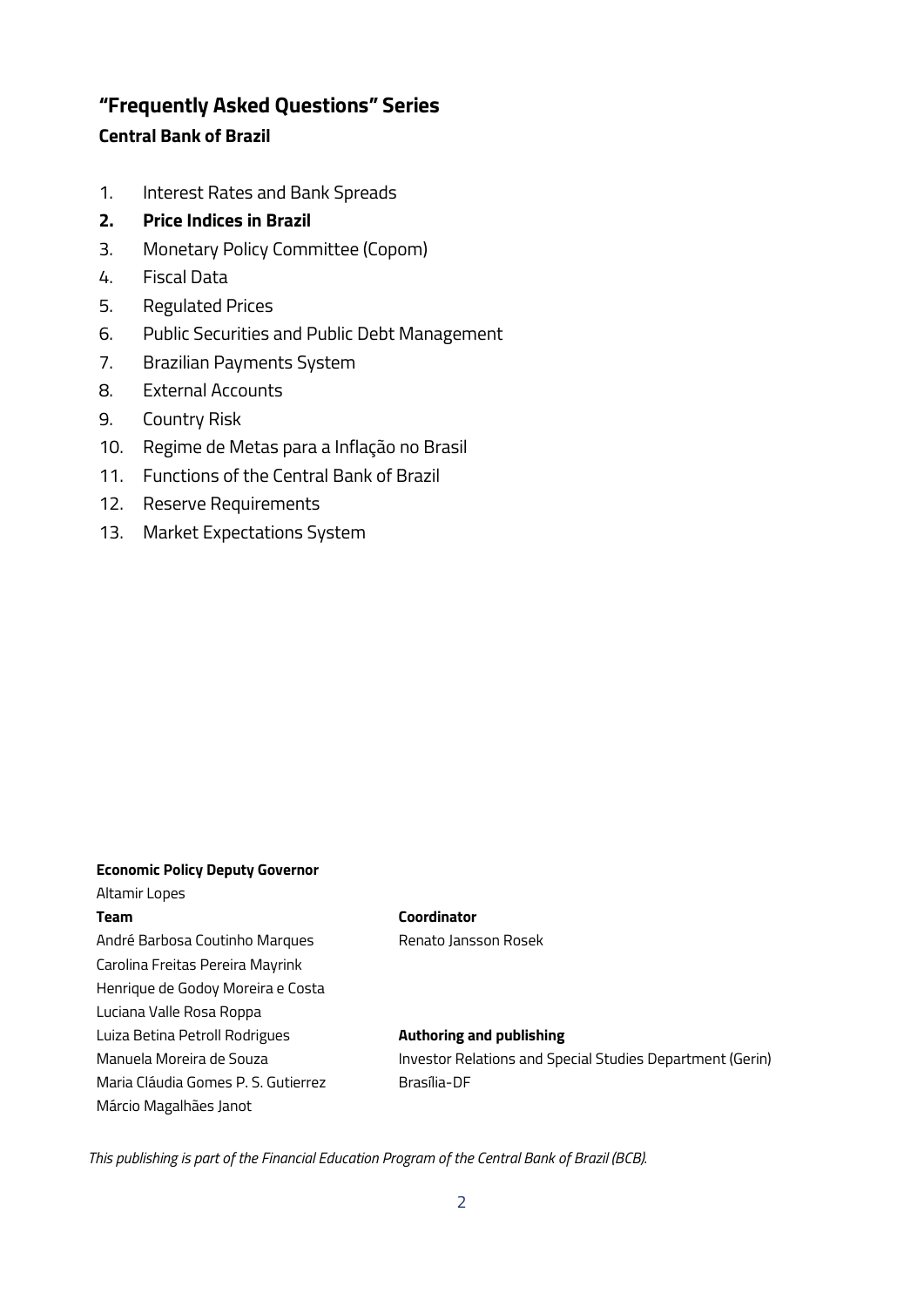# **Price Indices in Brazil**

This paper is part of the Banco Central do Brasil's "Frequently Asked Questions" series (FAQ). This series, which is produced by the BCB's Investor Relations and Special Studies Department (Gerin), provides information on economic topics of interest to investors and the general public.

The Banco Central do Brasil (BCB) is producing this series as part of its ongoing efforts to enhance the transparency of the Brazilian economic policy and the effectiveness in communicating its actions.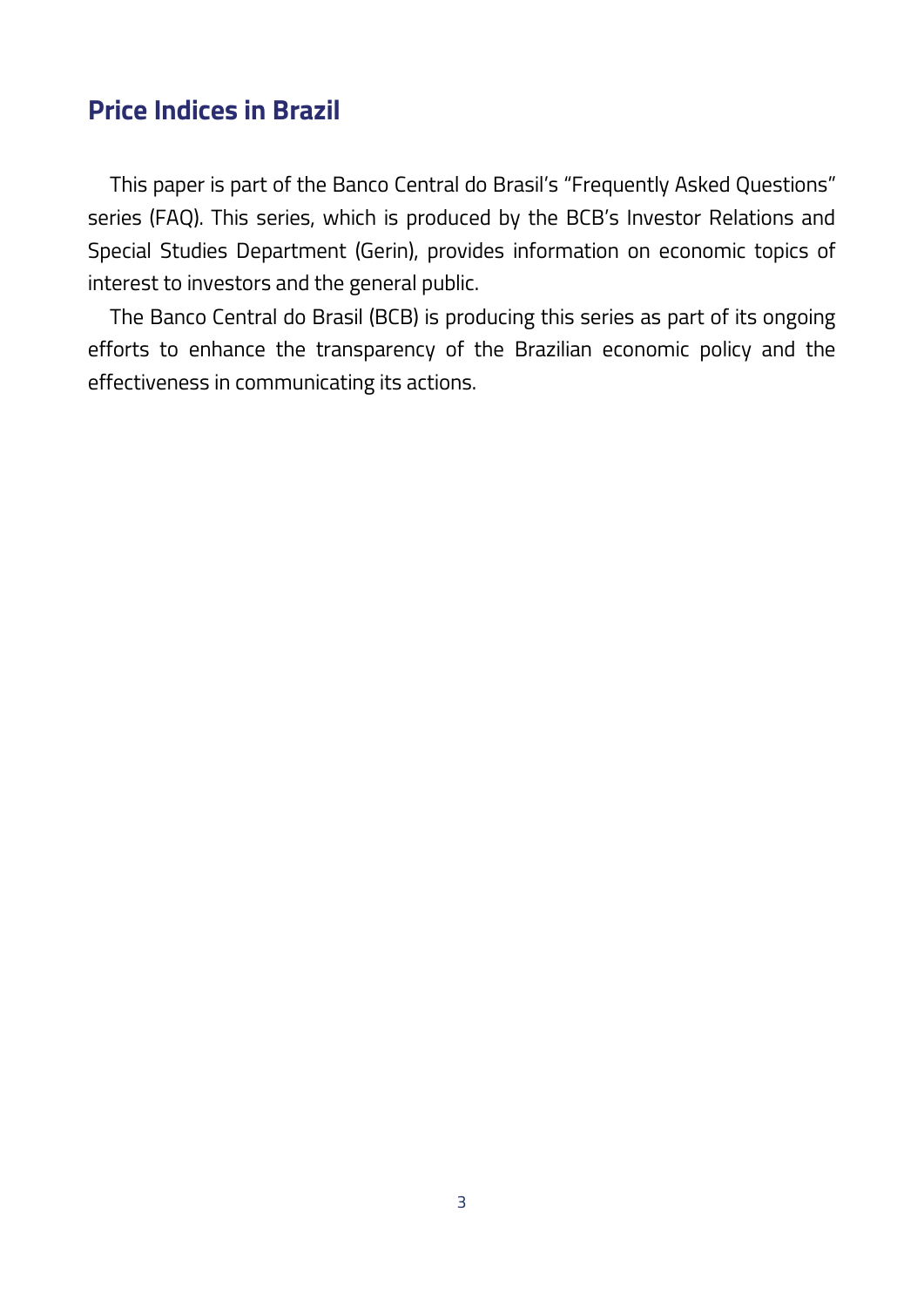# **Contents**

| 1.             |                                                                                                         |
|----------------|---------------------------------------------------------------------------------------------------------|
| 2.             |                                                                                                         |
| 3.             |                                                                                                         |
| 4.             |                                                                                                         |
| 5.             |                                                                                                         |
| 6.             |                                                                                                         |
|                |                                                                                                         |
| 7.             |                                                                                                         |
| 8.             |                                                                                                         |
|                |                                                                                                         |
| 9 <sub>1</sub> | What is the purpose of the Producer Price Index (IPP) calculated by the IBGE? What does it measure?  14 |
| 10.            |                                                                                                         |
| 11.            |                                                                                                         |
| 12.            |                                                                                                         |
| 13.            |                                                                                                         |
| 14.            |                                                                                                         |
| 15.            |                                                                                                         |
|                |                                                                                                         |
| 16.            |                                                                                                         |
| 17.            |                                                                                                         |
| 18.            |                                                                                                         |
| 19.            |                                                                                                         |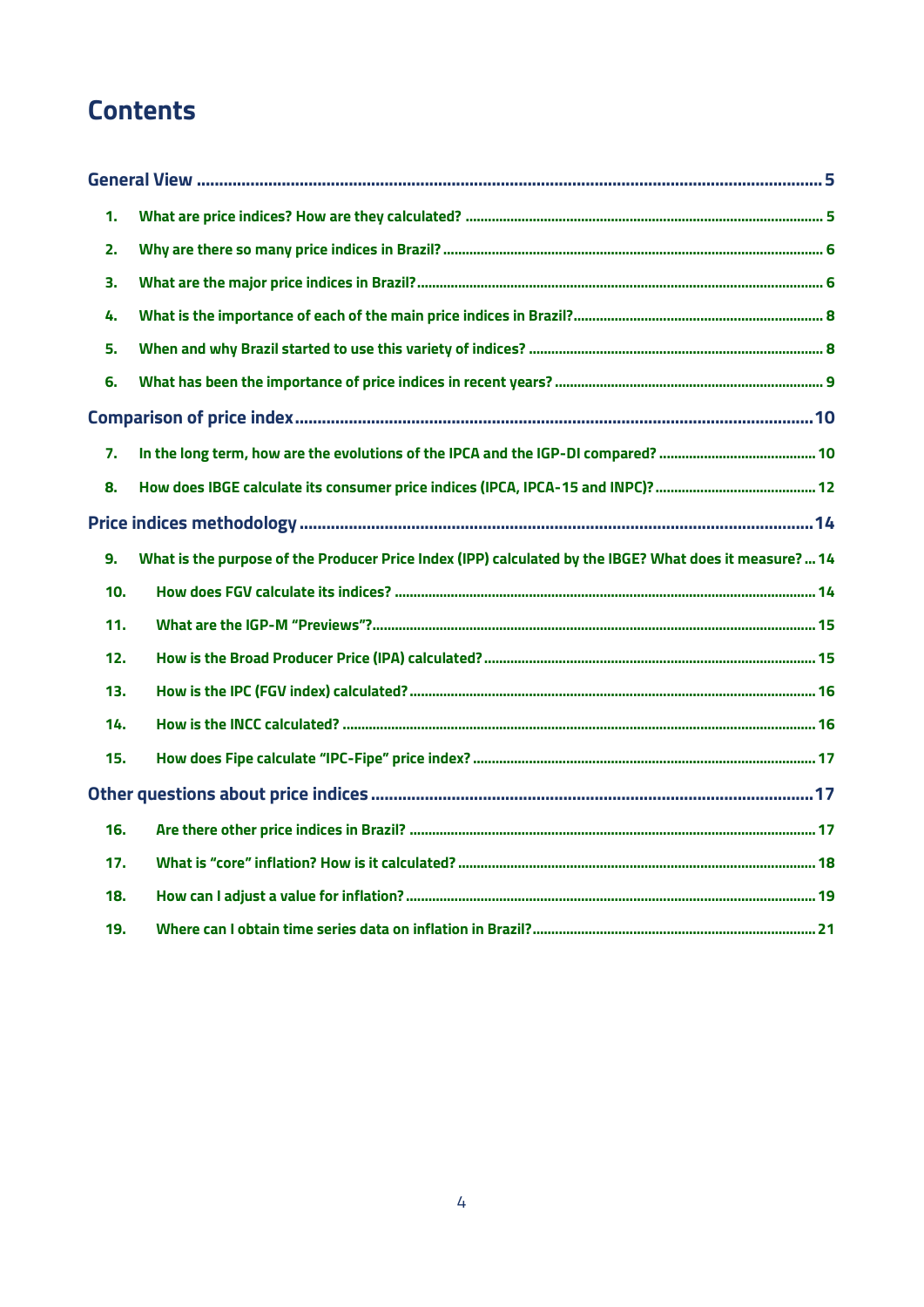# **Price Indices in Brazil**

# **General View**

# **1. What are price indices? How are they calculated?**

Price indices are numbers that aggregate and represent the prices of a particular product basket. Its variation measures, therefore, the average variation in the prices of the products in this basket. It may refer, for example, to the consumer prices, producer prices, production costs or prices of exports and imports. The most widespread indices are the consumer price indices (IPC), which measure the change in the cost of living of the population segments (the rate of inflation or deflation).

For example, the IPCA (Broad Consumer Price Index) reached 4,591.18 in February 2016 and 4,610.92 in March 2016. The reference base, in this case, is December 1993=100. According to this data, the inflation rate in March 2016 was 0.43% and the accumulated inflation between December 1993 and March 2016 reached 4,510.92%, i.e., the prices measured by this indicator increased 46.1092 times in the period.

The calculation of a price index involves several methodological issues, especially the definition:

• Of the price index purpose. For example, the index may measure the inflation experienced by entrepreneurs in the building sector, by all consumers, by low-income consumers etc;

• Of the the area of collection, item directly linked to the purpose of the index. For example, the IPC-Fipe is collected only in the city of São Paulo;

• Of the sources and forms of collection: type and size of outlets, sectors surveyed, interview form (personal or telephone), etc;

5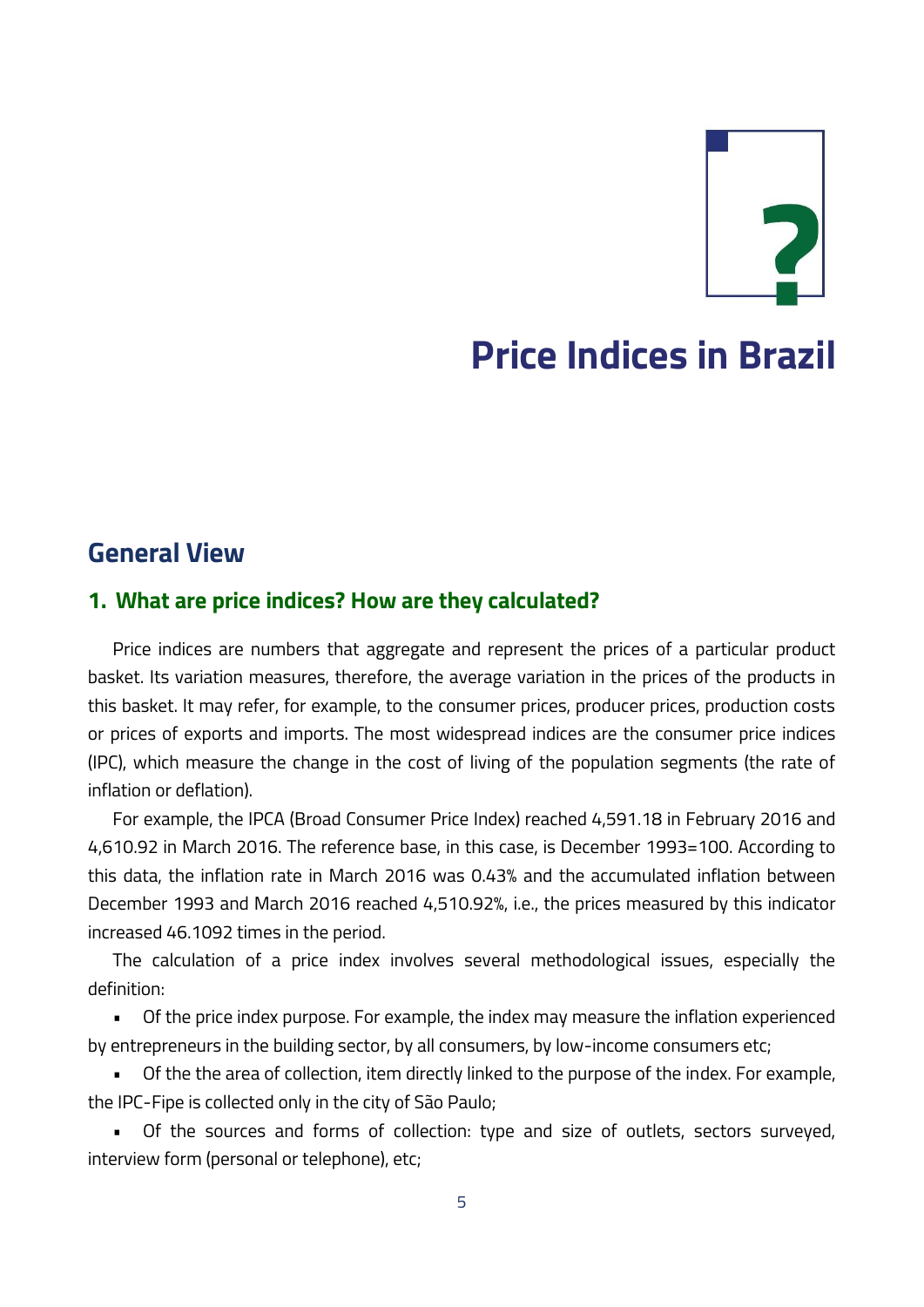• Of the frequency of collection: monthly or quarterly, for example;

• Of what goods and / or services will be included in the basket to be searched. For example, the IBGE uses the Household Budget Survey (POF) to identify the goods and services most frequently consumed by each income group, and so builds the baskets that make up the IPCA, the IPCA-15 and the INPC;

• Of the methodology of calculation, which define how to combine in a single statistical measure the price variation of the set of goods and services surveyed. Two common methods are Laspeyres' and Paasche's.

# <span id="page-5-2"></span>**2. Why are there so many price indices in Brazil?**

The various price indices were built over time with different purposes. The IPC-Fipe, for example, was created by the Municipality of São Paulo with the goal to readjust the salaries of municipal employees. The IGP-M was created to be used in the adjustment of financial transactions, especially long-term., and the IGP-DI to guide the behavior of the general prices in the economy. The INPC is used for salary adjustments, while de IPCA adjusts the quarterly and half-yearly financial transactions and balance sheet of the open companies, besides, it is the official inflation measure of the country.

[Table 1](#page-5-0) shows some of the price indices produced in Brazil.

| <b>Agency</b>                                                    | <b>Price Index</b>                                          | <b>Consumer Price Index (CPI)?</b>         |
|------------------------------------------------------------------|-------------------------------------------------------------|--------------------------------------------|
|                                                                  | IPCA (Indice Nacional de Preços ao Consumidor Amplo)        | Yes                                        |
|                                                                  | INPC (Indice Nacional de Preços ao Consumidor)              | Yes                                        |
| <b>IBGE</b>                                                      | IPP (Indice de Preços ao Produtor)                          | No                                         |
|                                                                  | SINAPI (Sistema Nacional de Pesquisa de Custos e Índices    | No                                         |
|                                                                  | da Construção Civil) [a]                                    |                                            |
|                                                                  | IGP-M, IGP-DI and IGP-10                                    | but they contain<br><b>CPI</b><br>No,<br>a |
|                                                                  |                                                             | component                                  |
| Indice de Preços Pagos pelos Produtores Rurais (IPP)<br>Ibre-FGV |                                                             | No.                                        |
|                                                                  | IPC-3i ((Índice de Preços ao Consumidor da Terceira Idade)) | Yes                                        |
| <b>Eipe</b>                                                      | IPC-Fipe                                                    | Yes                                        |
|                                                                  | Fipe-Zap                                                    | No                                         |
| <b>Dieese</b>                                                    | Cesta Básica                                                | Yes                                        |
| Sinduscon-SP                                                     | Custo Unitário Básico (CUB) da construção civil do estado   | No                                         |
|                                                                  | de São Paulo                                                |                                            |

#### <span id="page-5-0"></span>**Table 1–Examples of Price Indices in Brazil**

Source: Gerin. [a] in partnership wit[h Caixa Econômica Federal](http://www.caixa.gov.br/site/english/Paginas/default.aspx) – CAIXA.

# <span id="page-5-1"></span>**3. What are the major price indices in Brazil?**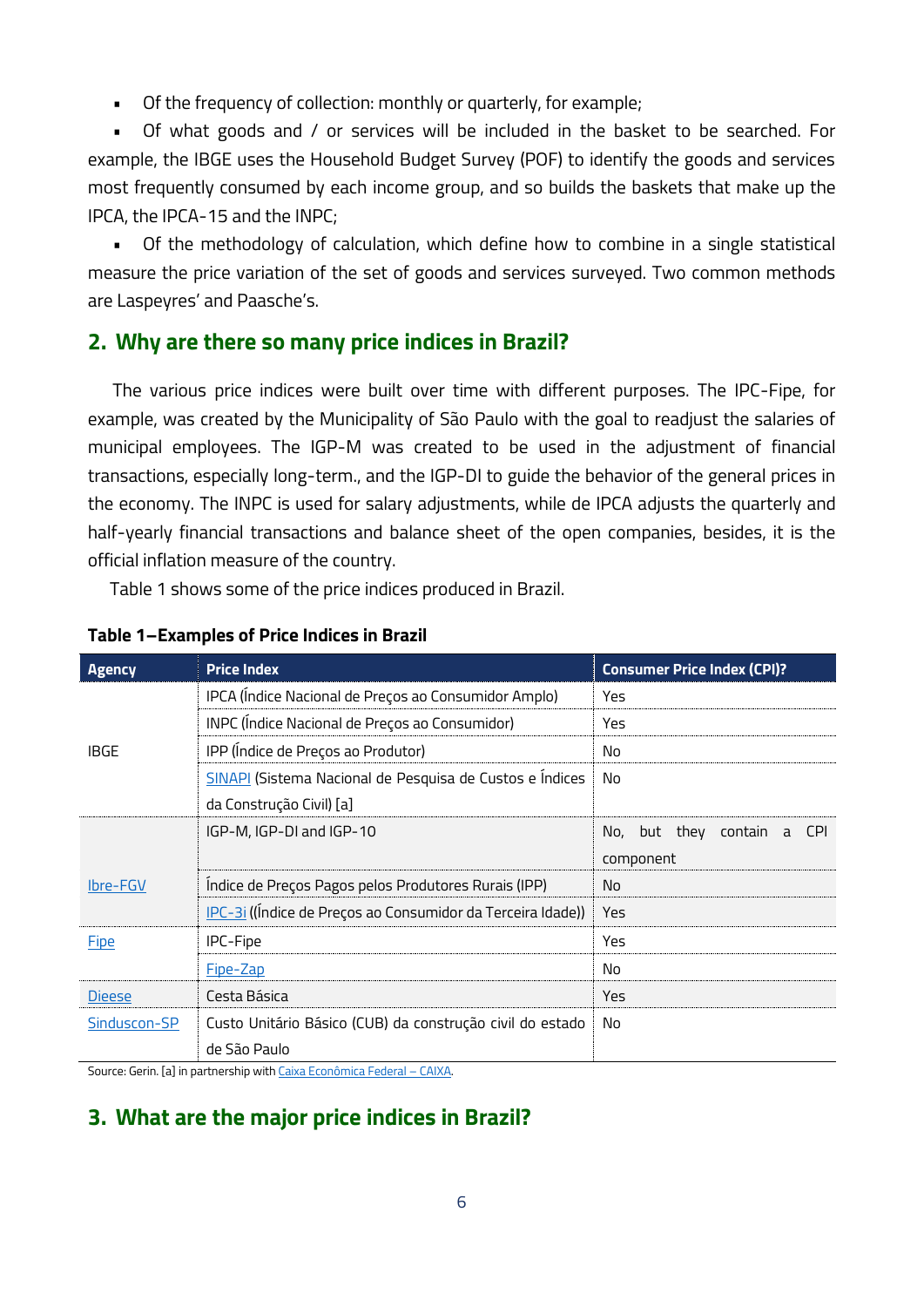• Consumer price indices produced by IBGE: IPCA (Broad Consumer Price Index) and INPC (National Consumer Price Index);

• General price indices produced by the Getulio Vargas Foundation (FGV): IGP-DI (General Price Index – Internal Availability), IGP-M (General Price Index – Market), and their components: the Broad Producer Price Index (IPA), the Consumer Price Index (IPC) and the National Index of Construction Cost (INCC);

• The Consumer Price Index for the city of São Paulo (IPC-Fipe).

There are price indices which measure exactly the same basket of goods and services, but differ in the collection period. This is the case of the IGP-10, IGP-M and IGP-DI, which are built the same way, and also the IPCA and IPCA-15.

[Table 2](#page-6-0) summarizes the characteristics of the price indices more frequently used in Brazil.

| <b>Agency</b> | <b>Index</b>               | <b>Component</b><br><b>Indices</b>                                                                                                              | <b>Income</b><br><b>Bracket (in</b><br>minimum<br>wages) | <b>Coverage Area</b>                                                                                                | <b>Survey period</b>                                                                               | <b>Release Date</b>                          | <b>Since</b> |
|---------------|----------------------------|-------------------------------------------------------------------------------------------------------------------------------------------------|----------------------------------------------------------|---------------------------------------------------------------------------------------------------------------------|----------------------------------------------------------------------------------------------------|----------------------------------------------|--------------|
| <b>IBGE</b>   | IPCA-15                    |                                                                                                                                                 | 1 to 40                                                  | 9 Metropolitan<br>Regions +<br>Brasília and<br>Goiânia                                                              | middle of the<br>previous month<br>- middle of this<br>month                                       | By the 25th of<br>the reference<br>month     | 2000         |
|               | <b>IPCA</b><br><b>INPC</b> | none                                                                                                                                            | $1$ to $5$                                               | 10 Metropolitan<br>Regions +<br>Brasília, Goiânia<br>and Campo<br>Grande                                            | Calendar month                                                                                     | By the 15th of<br>the following<br>month     | 1979         |
| FGV           | $IGP-10$                   | 1 to 33 for<br>the IPC (the<br>IPA (60%)<br>remaining<br>IPC (30%)<br>componentes<br><b>INCC (10%)</b><br>are not<br>consumer<br>price indices) |                                                          |                                                                                                                     | 11th of the<br>previous month<br>- 10th of this<br>month                                           | By the 20th of<br>the reference<br>month     | 1993         |
|               | IGP-M                      |                                                                                                                                                 | 7 biggest<br>Metropolitan<br>Regions                     | 21st of the prev<br>month - 20th of<br>this month<br>1st Preview - 21st<br>to 30th<br>2nd Preview - 21st<br>to 10th | By the 30th of<br>the reference<br>month<br>1st Prev - by the<br>10th<br>2nd Prev - by the<br>20th | 1989                                         |              |
|               | $IGP-DI$                   |                                                                                                                                                 | Calendar month                                           | By the 10th of<br>the following<br>month                                                                            | 1944                                                                                               |                                              |              |
| Fipe          | IPC-Fipe                   | none                                                                                                                                            | 1 to 10                                                  | Municipality of<br>São Paulo                                                                                        | Calendar month,<br>updated every<br>week                                                           | Within 10 days<br>of the last<br>survey date | 1939         |

<span id="page-6-0"></span>**Table 2 – Features of the Main Price Indices**

Sources: IBGE, FGV and Fipe .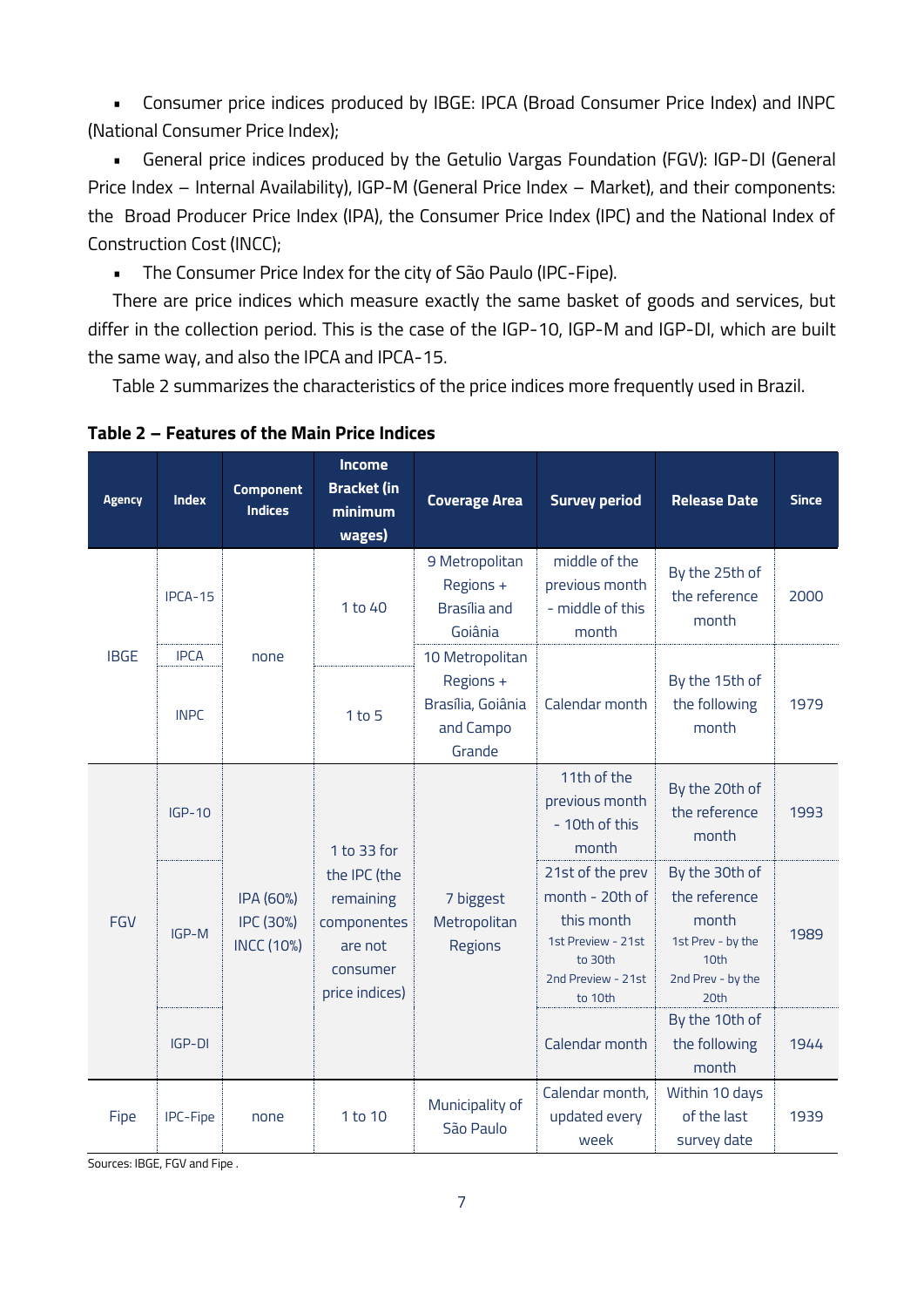# **4. What is the importance of each of the main price indices in Brazil?**

The IPCA index is the most relevant from the monetary policy point of view, as it was chosen by the National Monetary Council (CMN) as the reference for the inflation targeting system implemented in June 1999. Besides, one of the most trade brazilian treasury bonds, the NTN-B, is indexed to the IPCA.

The INPC index is widely used in wage negotiations, as it measures the price change for those who are in the salary bracket up to 5 minimum wages;

IGP-DI is a fairly traditional index: its history dates back to 1944. It is currently used for the correction of certain contractually regulated prices. Until 2005, for example, this index served as reference for the readjustment of the telephone tariffs, which in January 2006 came to be adjusted by the IST (telecommunication services index), composed by a combination of other indices, among them: IPCA, INPC, IGP-DI and IGP-M;

The IGP-M index is the most widely used as financial indexer, including the NTN-C inflation linked treasury bonds. It is also used in the correction of some regulated prices, as for example, the electricity;

The IPC-Fipe, although restricted to the city of São Paulo, has methodological peculiarities and disclosure (the index is updated every week according to a Four-Week accumulated period) that reinforce its importance.

*To know more about Brazilian public bonds, see FAQ 6 – [Public Bonds and Public Debt Management.](http://www4.bcb.gov.br/pec/gci/ingl/focus/faq.asp)*

### **5. When and why Brazil started to use this variety of indices?**

IGP-DI represented for decades the country's official inflation measure, having been widely used even as monetary correction index. It is a hybrid index (i.e. it combines wholesale and retail prices). This is a rare practice in the world: price indices refer in general either to consumer prices or to producer prices. With rising inflation in the 70s and 80s, and with multiple rules then in force for the correction of financial asset values, exchange rate, wages, rents, and contracts in general, other indices also gained relevance. This was the case of the INPC, used as a parameter adjustment in wage negotiations.

The deterioration of the Brazilian inflation, from 1983 on, made the inflation measurement even more complex. The adoption of various economic stabilization plans was usually accompanied by the revision of the indexing rules and by changes in the inflation measures, including changes in the methodology and in the collection period, the exclusion of items in the reference basket or even discontinuation of the calculation of certain indices. The market need to have an index released on the last day of the month to fix contracts relating to financial transactions and balance sheets, for example, led to the creation of the IGP-M. For this reason, the price collection is made from the 21st of the month preceding the reference to the 20th of the reference month.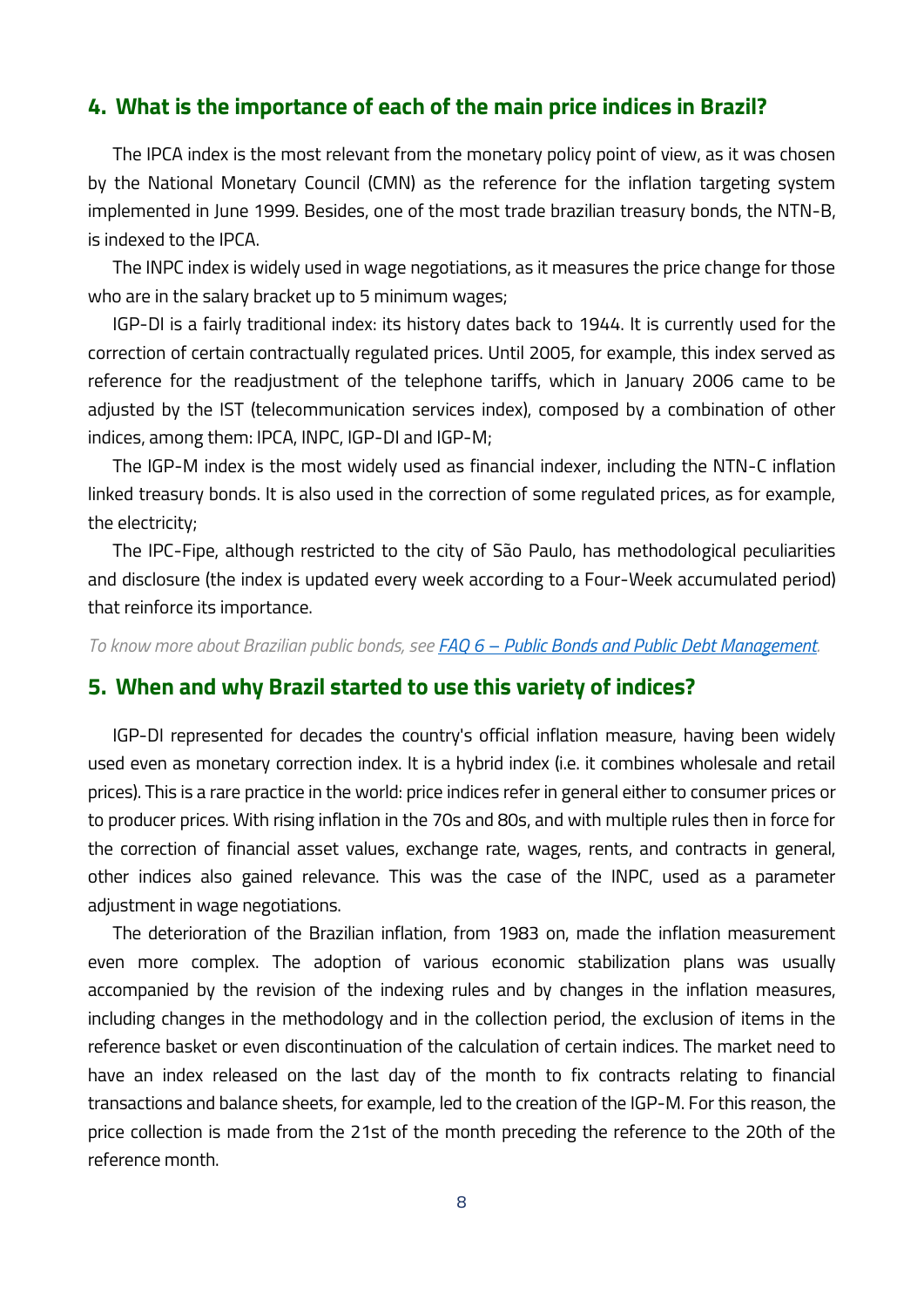### **6. What has been the importance of price indices in recent years?**

In July 1994, during the Real Plan implementation, a large number of indexation mechanisms were eliminated from the Brazilian economy. In the new low inflation environment, the importance of the different indices for measuring inflation diminished. Beginning in 1999, however, some measures of inflation became important again as a consequence of three factors: (i) the adoption of an inflation targeting regime; (ii) the strong realignment of relative prices caused by the continued depreciation of the Brazilian currency during in 1999-2003 and (iii) the persistence of indexation rules in the economy, in particular for the readjustment of the prices regulated by contracts established in the privatization process.

In practice, the adoption of inflation targeting regime led the BCB to seek as much information as possible about the current inflation and its tendency, and about the expectations for the various measures of inflation.

Trends in exchange rate depreciation or appreciation, which may occur in a floating exchange rate regime in different periods of time, can produce temporary mismatch of various price indices, in particular between IGPs and IPCA as shown in [Chart 1.](#page-8-0) This arises from the greater relative share of tradable goods in IGPs, compared to consumer price indices. Finally, to the extent that many of the prices regulated by contracts have their adjustment based on IGPs, the readjustment of these prices can also decouple temporarily of the variation of the prices formed in market or "free", as demonstrated in Chart 2.



<span id="page-8-0"></span>

Sources: IBGE and FGV. (\*) 12 months until March 2016. These two series can also be found at BCB's [Time Series Management System,](https://www3.bcb.gov.br/sgspub/localizarseries/localizarSeries.do?method=prepararTelaLocalizarSeries) with the codes SGS 433 and SGS 190 (all 'SGS' references correspond to search codes in the BCB's [Time Series Management System\)](https://www3.bcb.gov.br/sgspub/localizarseries/localizarSeries.do?method=prepararTelaLocalizarSeries)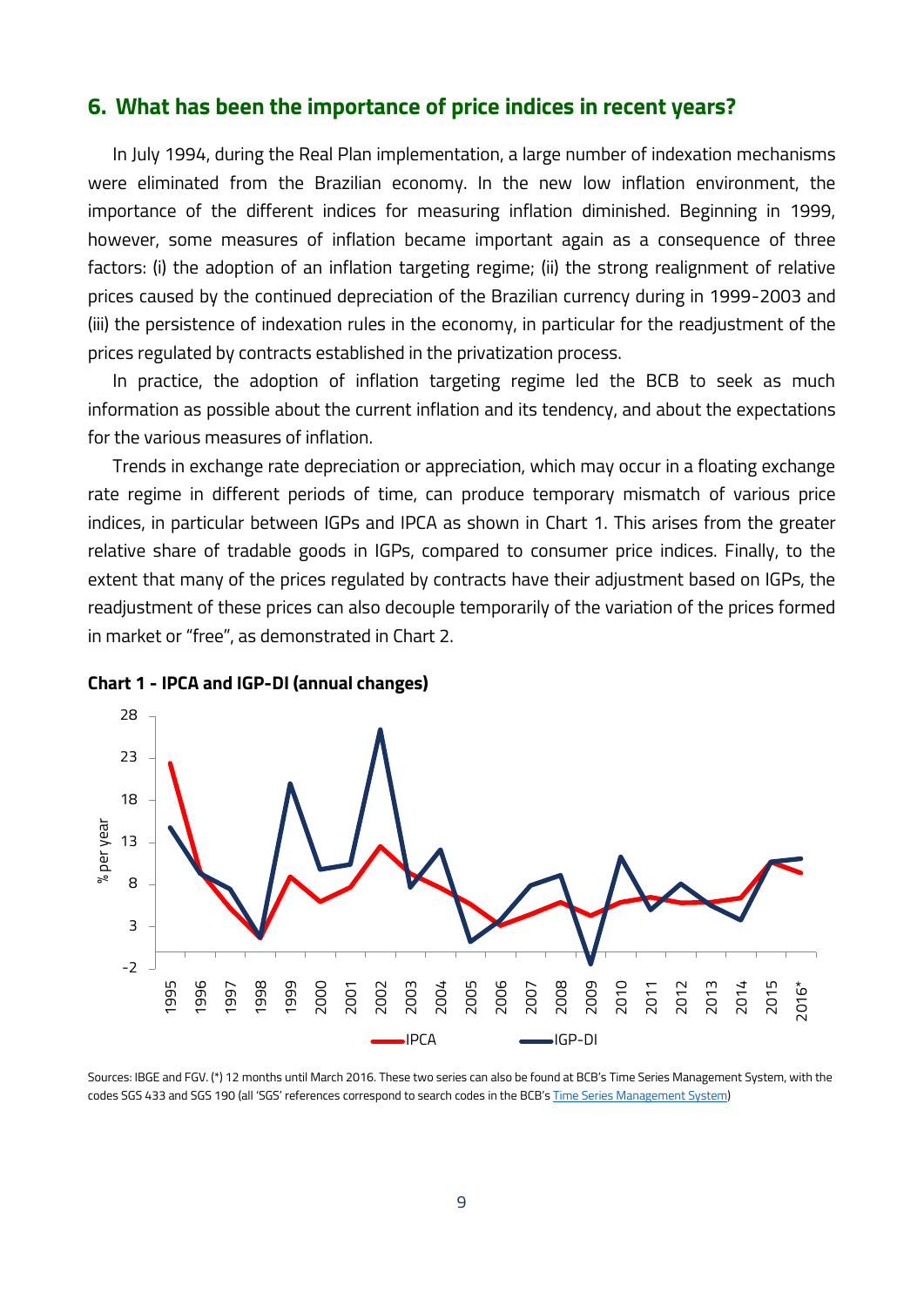



Sources: IBGE, for the IPCA (SGS 433), and BCB, for the regulated (SGS 4449) and market (SGS 11428) prices time series.

# **Comparison of price index**

# **7. In the long term, how are the evolutions of the IPCA and the IGP-DI compared?**

Chart 3 shows the annual variations of IPCA and IGP-DI since 1980, with the corresponding data in [Table 3](#page-10-0) and [Table 4.](#page-10-1) It highlights the strong convergence in the evolution of the indices. Indeed, the average variation of IGP-DI, between 1980 and 2015, was 115.05% per annum, only 2.7 p.p. higher than the average variation of IPCA.





Sources: IBGE and FGV. \*variation in 12 months up to Mar 16.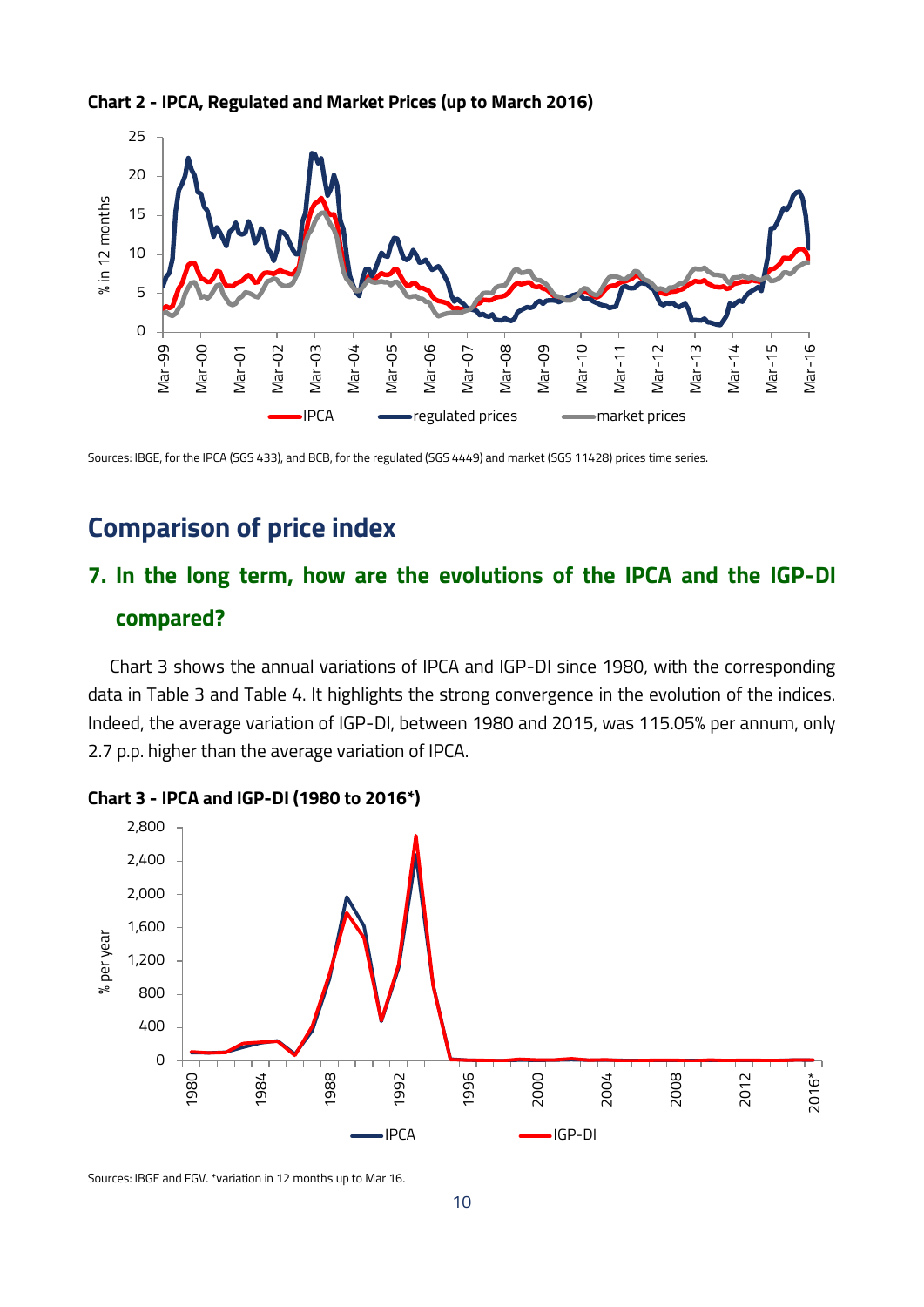| <b>Year</b> | $IPCA$ (%) | <b>IGP-DI (%)</b> | <b>Year</b> | IPCA (%) | $IGP-DI$ $%$ | <b>Year</b> | $IPCA$ (%) | <b>IGP-DI (%)</b> |
|-------------|------------|-------------------|-------------|----------|--------------|-------------|------------|-------------------|
| 1980        | 99.28      | 110.25            | 1993        | 2.477.15 | 2.708.39     | 2006        | 3.14       | 3.79              |
| 1981        | 95.65      | 95.20             | 1994        | 916.43   | 909.67       | 2007        | 4.46       | 7.89              |
| 1982        | 104.80     | 99.71             | 1995        | 22.41    | 14.77        | 2008        | 5.90       | 9.11              |
| 1983        | 164.00     | 210.98            | 1996        | 9.56     | 9.33         | 2009        | 4.31       | $-1.43$           |
| 1984        | 215.28     | 223.81            | 1997        | 5.22     | 7.48         | 2010        | 5.91       | 11.30             |
| 1985        | 242.25     | 235.13            | 1998        | 1.66     | 1.71         | 2011        | 6.50       | 5.00              |
| 1986        | 79.66      | 65.04             | 1999        | 8.94     | 19.99        | 2012        | 5.84       | 8.10              |
| 1987        | 363.41     | 415.87            | 2000        | 5.97     | 9.80         | 2013        | 5.91       | 5.52              |
| 1988        | 980.22     | 1.037.53          | 2001        | 7.67     | 10.40        | 2014        | 6.41       | 3.78              |
| 1989        | 1.972.91   | 1.782.85          | 2002        | 12.53    | 26.41        | 2015        | 10.67      | 10.70             |
| 1990        | 1.620.97   | 1.476.71          | 2003        | 9.30     | 7.67         | 2016*       | 9.39       | 11.07             |
| 1991        | 472.69     | 480.17            | 2004        | 7.60     | 12.14        |             |            |                   |
| 1992        | 1.119.09   | 1.157.84          | 2005        | 5.69     | 1.22         |             |            |                   |

# <span id="page-10-0"></span>**Table 3 - IPCA and IGP-DI (annual change)**

<span id="page-10-1"></span>Sources: IBGE and FGV. \*variation in 12 months up to Mar 16.

# **Table 4 - IPCA and IGP-DI (average annual change by period)**

| <b>Period</b> | $IPCA$ $(*)$ | $IGP-DI$ $(\%)$ |
|---------------|--------------|-----------------|
| 1980-89       | 265.38       | 271.77          |
| 1990-99       | 270.84       | 274.11          |
| 2000-15       | 6.71         | 8.06            |
| 1980-15       | 112.31       | 115.05          |

Source: BCB.

# <span id="page-10-2"></span>**Chart 4 - IPCA and IGP-DI (up to March 2016)**



Sources: IBGE and FGV.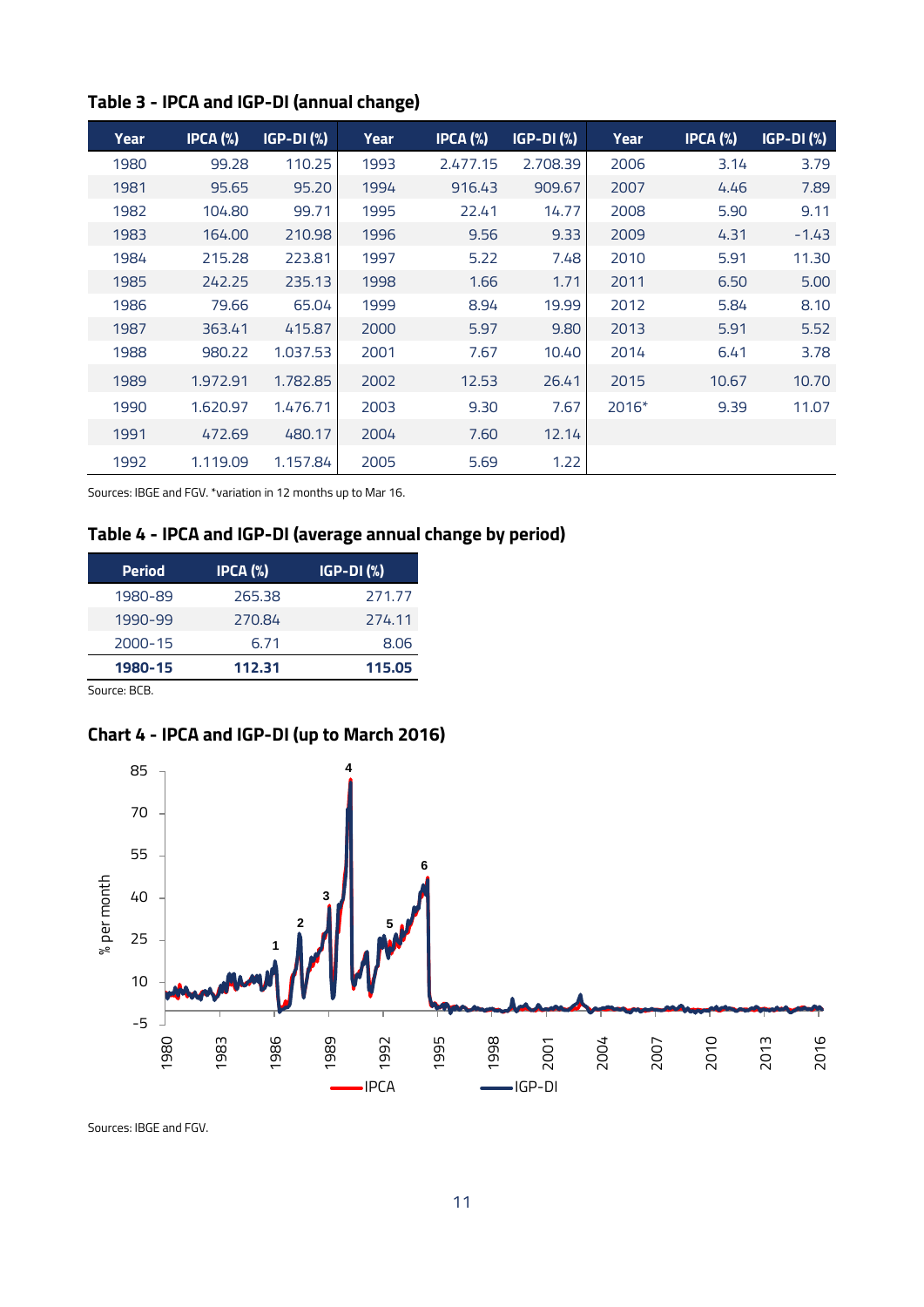[Chart 4](#page-10-2) displays monthly variations of IPCA and IGP-DI in the last 36 years. The figures in the graph identify the anti-inflationary plans in the last two decades: (1) Cruzado Plan, (2) Bresser Plan, (3) Summer Plan, (4) Collor Plan I, (5) Collor II Plan and (6) Real Plan. As noted, the first five attempts to stabilize the Brazilian economy failed. Following sudden collapses right after the implementation of the stabilization plans, inflation quickly returned to ever higher levels. The effective control of inflation occurred only with the Real plan.

# **8. How does IBGE calculate its consumer price indices (IPCA, IPCA-15 and INPC)?**

IBGE's national consumer indices are calculated from the aggregation of regional consumer price indices. Up to December 2013, the survey covered the nine largest metropolitan regions of the country (Belém, Belo Horizonte, Curitiba, Fortaleza, Porto Alegre, Recife, Rio de Janeiro, Salvador, São Paulo), in addition to the Federal District and the municipality of Goiânia. From January 2014 on, the collection area for IPCA, IPCA-15 and INPC includes the metropolitan region of Vitória and the municipality of Campo Grande. The regional weights are shown on [Table 5.](#page-11-0)

<span id="page-11-0"></span>

| <b>Metropolitan region</b> | <b>State where it is located</b> | IPCA (%) | INPC $(\%)$ |
|----------------------------|----------------------------------|----------|-------------|
| <b>Belém</b>               | Pará                             | 4.65     | 7.03        |
| <b>Belo Horizonte</b>      | <b>Minas Gerais</b>              | 10.86    | 10.60       |
| <b>Brasília</b>            | Distrito Federal                 | 2.80     | 1.88        |
| Campo Grande               | Mato Grosso do Sul               | 1.51     | 1.64        |
| Curitiba                   | Paraná                           | 7.79     | 7.29        |
| Fortaleza                  | Ceará                            | 3.49     | 6.61        |
| Goiânia                    | Goiás                            | 3.59     | 4.15        |
| Porto Alegre               | Rio Grande do Sul                | 8.40     | 7.38        |
| Recife                     | Pernambuco                       | 5.05     | 7.17        |
| Rio de Janeiro             | Rio de Janeiro                   | 12.06    | 9.51        |
| Salvador                   | <b>Bahia</b>                     | 7.35     | 10.67       |
| São Paulo                  | São Paulo                        | 30.67    | 24.24       |
| Vitória                    | <b>Espírito Santo</b>            | 1.78     | 1.83        |
| <b>Total</b>               |                                  | 100.00   | 100.00      |

#### **Table 5 – Weighting of Metropolitan Indices in IPCA and in INPC**

Source: IBGE.

Products and services included in each of these indices (IPCA, IPCA-15 and INPC) are determined by another IBGE survey, POF (Household Budget survey). From the reference month of January 2012, INPC, IPCA and IPCA-15 incorporated the structures of expenses obtained from POF 2008-2009.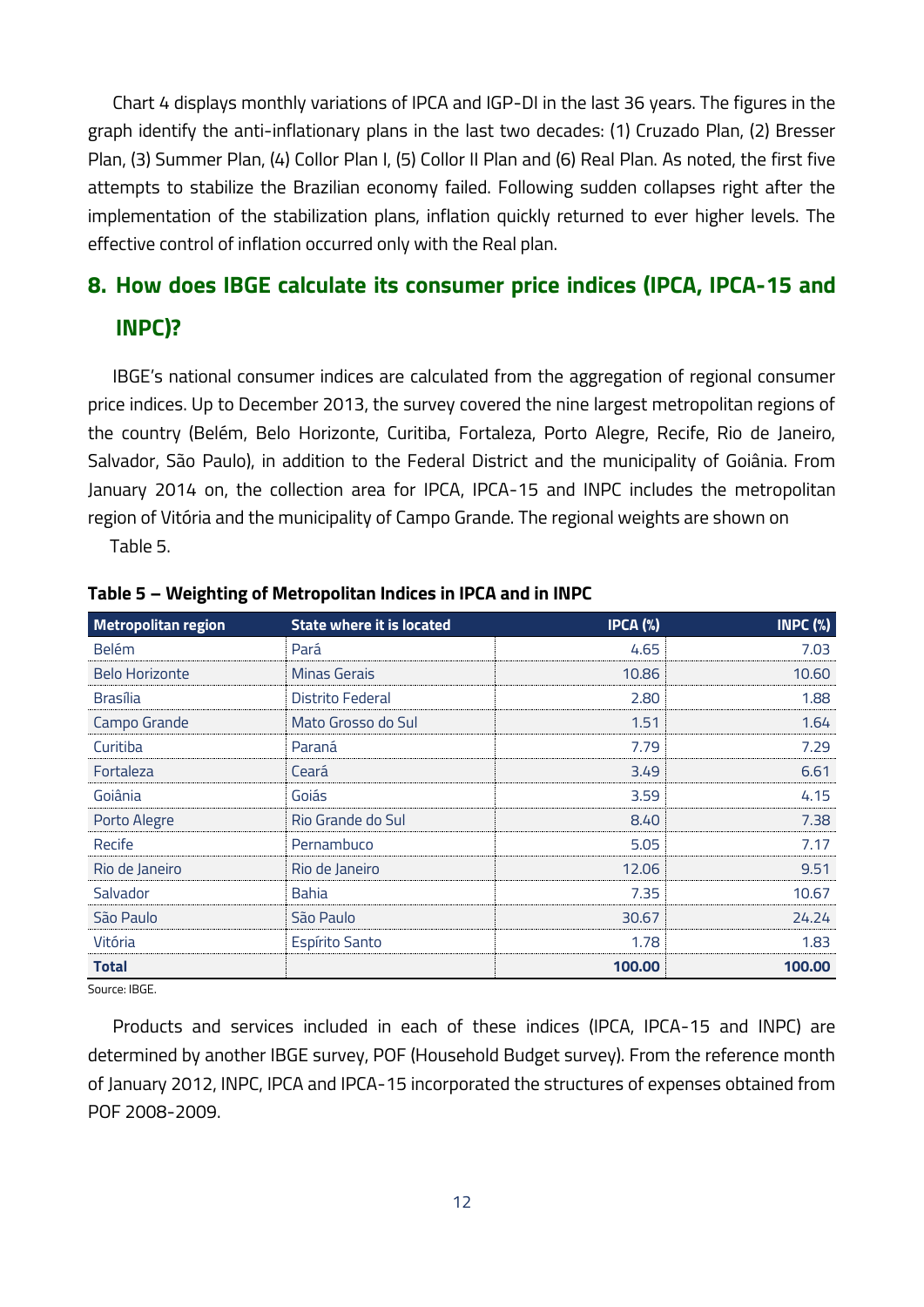As noted in [Table 2,](#page-6-0) IPCA and INPC cover different income levels. INPC is restricted to employees in the income bracket from 1 to 5 minimum wages, while IPCA includes household incomes of any nature up to 40 minimum wages.

The IBGE Survey for consumer price indices is subdivided into the following main groups: food and beverage, housing, household items, clothing, transportation, health and personal care, personal expenses, education and communication. The relative weight of each group is reestimated monthly, considering the consumption basket in the base date and the relative change in prices of the goods and services of the group. [Table 6](#page-12-0) shows the weights by group in March 2015.

| <b>Group</b>              | Weight in IPCA (%) | Weight in INPC (%) |
|---------------------------|--------------------|--------------------|
| <b>Food and Beverages</b> | 25.52              | 31.11              |
| Housing                   | 15.51              | 17.76              |
| Household items           | 4.25               | 5.04               |
| Clothing                  | 5.99               | 7.24               |
| Transportation            | 18.49              | 15.76              |
| Health and personal care  | 11.10              | 9.44               |
| Personal expenses         | 10.62              | 7.33               |
| Education                 | 4.71               | 2.98               |
| Communication             | 3.82               | 3.33               |
| <b>Sum</b>                | 100,00             | 100,00             |

<span id="page-12-0"></span>**Table 6 - Weighting of the Product Groups in IPCA and in INPC (in March 2016)**

Source: IBGE.

The price surveys are carried out in commercial establishments and service providers, public utilities and households (in the latter case, for calculating the value of rental and condominium expenses). The collected price is the cash sale. Prices are collected during the calendar month and the indices released at the beginning of the second ten-day period of the following month.

IPCA-15 is calculated in the same way as the IPCA, but with the collection period 15 days in advance (i.e., computing from the middle of the previous month to the middle of the current month) and its disclosure occurs around 25th of each month. For historical reasons, the IBGE also publishes IPCA-E, quarterly, which in fact is the same IPCA-15 index, but with a longer base, retreating to 1991. This index was especially created for the correction of the UFIR index (used for updating tax values up to the year 2000), and from December 1994 on started to be released on a quarterly basis.

*For more information about these indices, please see the calculation [methodology](ftp://ftp.ibge.gov.br/Precos_Indices_de_Precos_ao_Consumidor/Sistema_de_Indices_de_Precos_ao_Consumidor/Metodos_de_calculo/2013_08_27_srm_calculo_7ed.zip) (in Portuguese).*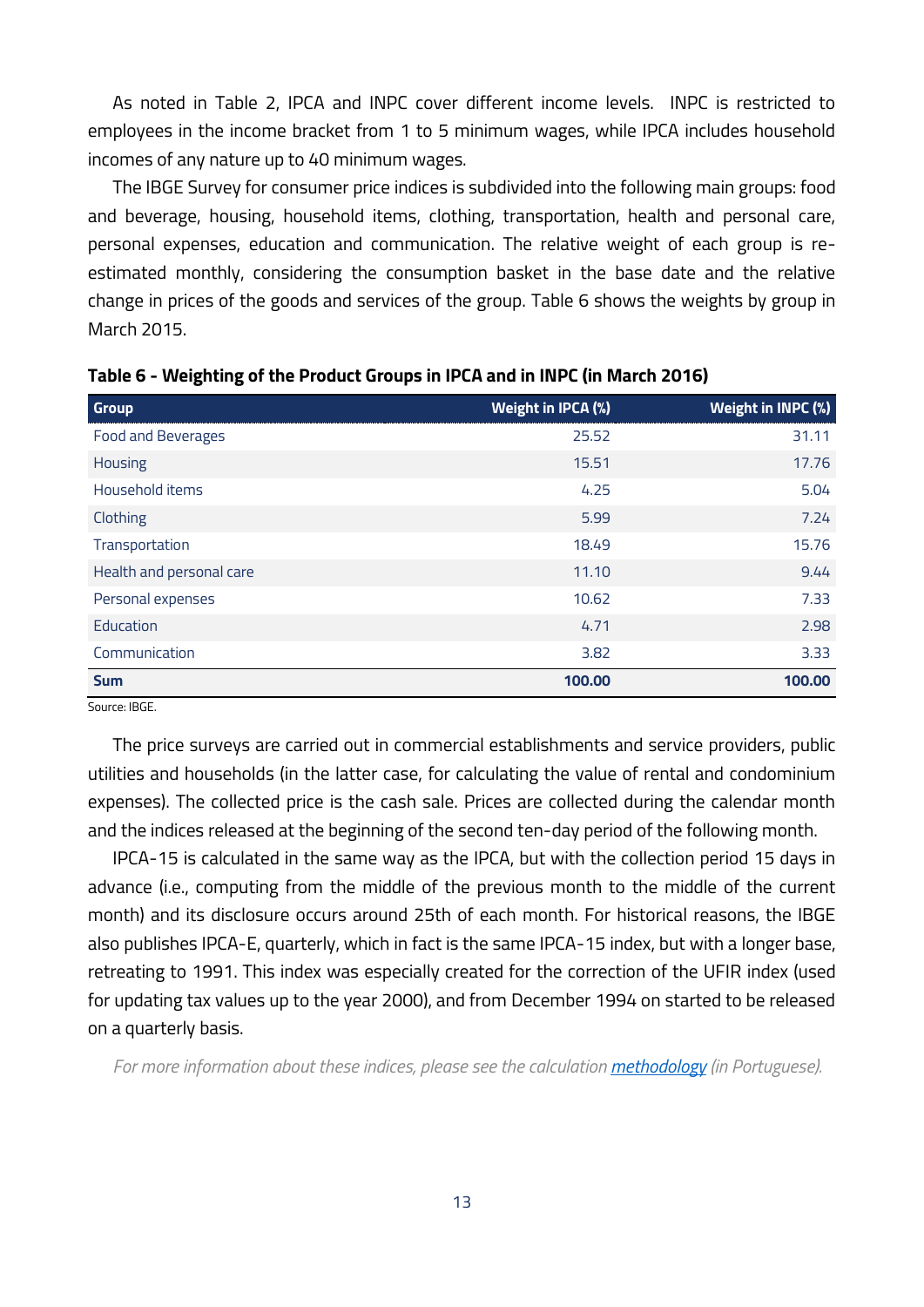# **Price indices methodology**

# **9. What is the purpose of the Producer Price Index (IPP) calculated by the IBGE? What does it measure?**

The Producer Price Index (IPP, in Portuguese) aims to measure the average change in the selling prices received by the industries. Extractive and manufacturing industries, which produce goods and services, are considered. [Chart 5](#page-13-0) shows the evolution of the IPP.

The IPP investigates, in little more than 1,400 companies, the prices received by the producer, exempt from taxes, tariffs and shipping and defined according to the most usual business practices. The collected products are specified in detail (physical and transaction aspects), thus ensuring that homogeneous products are compared over time. Thus, around 5,000 prices are collected monthly.



<span id="page-13-0"></span>

Source: IBGE.

# **10. How does FGV calculate its indices?**

The Brazilian Institute of Economics (FGV-IBRE), created in 1951, is responsible for collecting data which are the basis for the calculation of IGPs (IGP-DI, IGP-M<sup>1</sup> and IGP-10<sup>2</sup> ). The difference between these three indices refers to the dates of the price survey and the dissemination of the results obtained. The IBRE also discloses the IGP-OG (Global supply), which distinguishes from the IGP-DI by the major/minor share of goods exported/imported in the respective IPAs.

**.** 

<sup>&</sup>lt;sup>1</sup> [SGS](https://www3.bcb.gov.br/sgspub/localizarseries/localizarSeries.do?method=prepararTelaLocalizarSeries) 189

<sup>&</sup>lt;sup>2</sup> [SGS](https://www3.bcb.gov.br/sgspub/localizarseries/localizarSeries.do?method=prepararTelaLocalizarSeries) 7447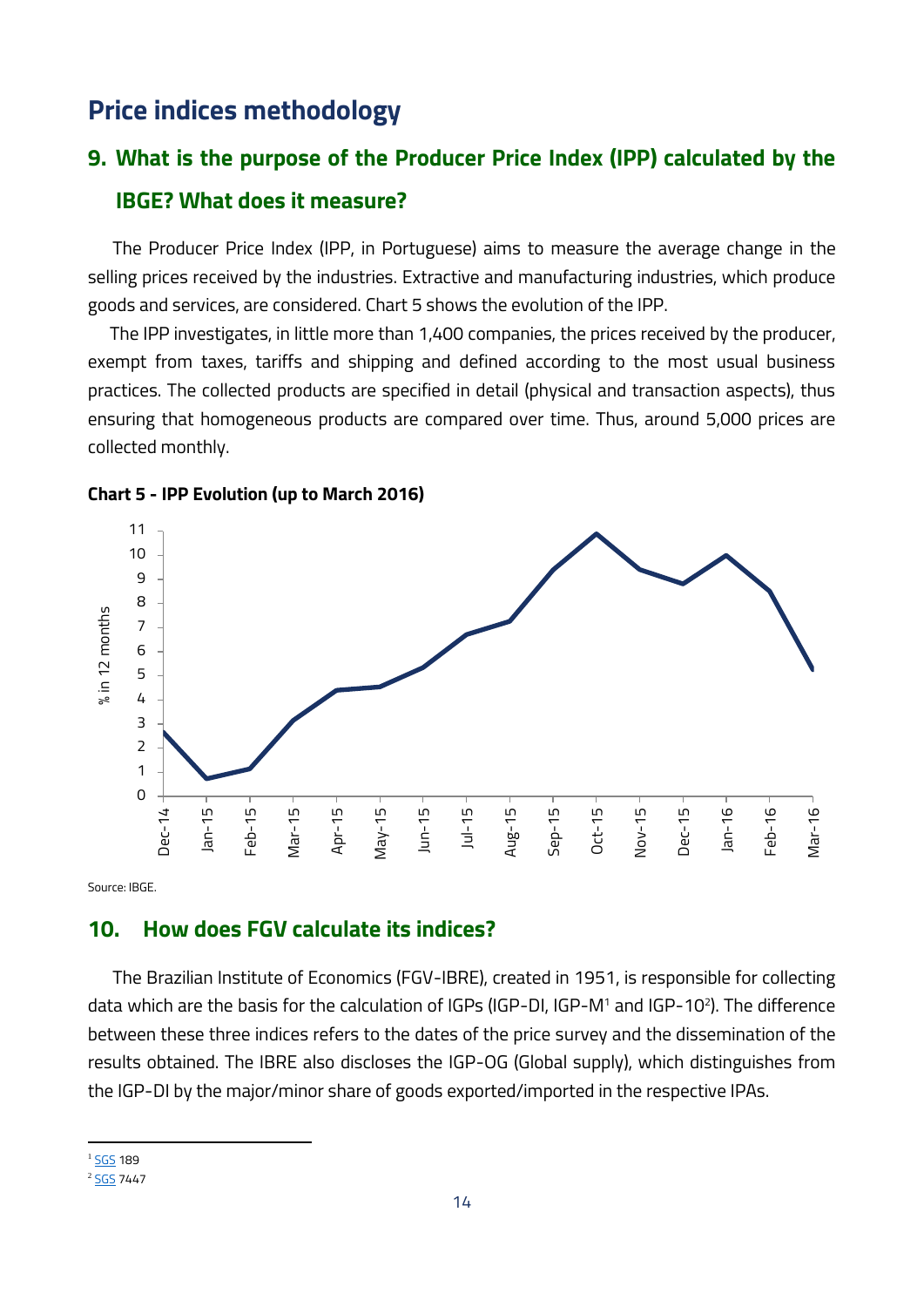Each IGP is a weighted average of the following price indices: the IPA (Wholesale Price Index), the IPC (Consumer Price Index) and the INCC (Civil Construction National Index) with a weight of 60%, 30% and 10% respectively. The definition of the weights, established when deploying index calculation, was justified by the aim of providing approximately the value added of each sector (wholesale, retail and construction) in GDP, at that time.

*For further information, access [calculation methodology](http://portalibre.fgv.br/main.jsp?lumChannelId=402880811D8E34B9011D92B6B6420E96) (in Portuguese).*

# **11. What are the IGP-M "Previews"?**

The IGP-M "full" (or "closed", that is, for the entire period of its calculation) is published by the 30th of each month, computing the price variation between the 21st of the previous month to the 20th of the month referred to in the index.

In addition, two calculation previews of the IGP-M results are made and published by the 10th and the 20th of the respective month. The first preview refers to the price variation occurred in the first ten days of period covered by the full index (from the 21st to the last day of the previous month). Similarly, the results of the second preview refer to the first 20 days of the calculation period of the "full" IGP-M. Therefore, the result of the second preview incorporates the results of the first one and the final result incorporates the second preview results.

The previews cannot be compared with each other, or both in relation to the monthly result, but they can be chained (unlike the four-week period results of the IPC-Fipe). Therefore, the result of the second preview incorporates the results of the first one and the final result incorporates the second preview results.

# **12. How is the Broad Producer Price (IPA) 3 calculated?**

The Broad Producer Price (IPA) is an index of wholesale prices nationwide which is parte of the FGV's IGP. Like the IGP, it is released in three versions which differ only by their price collection period:

- IPA-DI, which data are collected between the first and the last day of the reference month;
- IPA-M. which data are collected between the 21st day of the previous month and the 20th day of the reference month; and
- IPA-10, which data are collected between the 11th day of the previous month and the 10th day of the reference month.

The IPA indices unfold in other sub-indices, divided into two sets:

• According to the origin of production: agricultural, with 24.2% weight, and industrial, with 75.8% weight;

• Considering the processing stages: final goods (36.0%), intermediate goods (39.9%), raw materials (24.2%).

 $\overline{\phantom{a}}$ 

<sup>&</sup>lt;sup>3</sup> [SGS](https://www3.bcb.gov.br/sgspub/localizarseries/localizarSeries.do?method=prepararTelaLocalizarSeries) 7450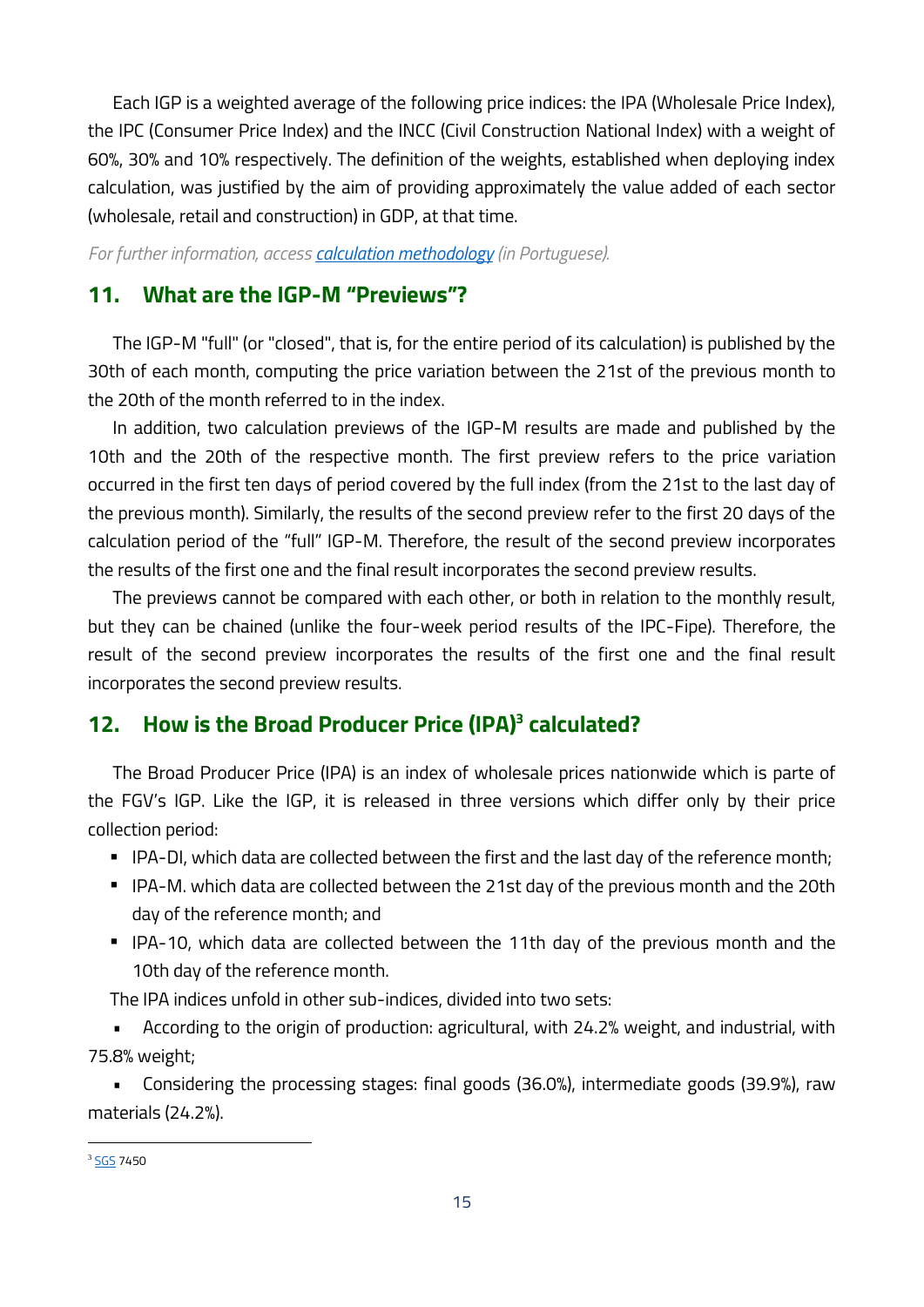The weighting system of the IPA is built in stages. Initially, the series Agricultural Products, Mining and Manufacturing Industry are weighted up according to the average contributions of these activities in gross added value, calculated by IBGE in the National Accounts framework. The weighting of the Industrial Products series is obtained by the sum of the Mining Industry and the Manufacturing Industry series.

For the agricultural activity, the weightings of the products included in the index have as reference the average production values observed in the IBGE researches: the Municipal Agricultural Production (PAM) and the Municipal Livestock Production (PPM), of IBGE.

In the industrial portion, the weightings are based on the Annual Industrial Survey (PIA), also from IBGE.

# **13. How is the IPC (FGV index) calculated?**

Until 1989, the IPC was calculated only for the city of Rio de Janeiro, covering families with incomes between 1 and 5 minimum wages. Since January 1990, the IPC gave place to the IPC-Br $^4$ , calculated for the families with incomes between 1 and 33 minimum wages. Later on, it was again referred to as simply IPC. Its price research is developed daily, covering seven major cities of the country: São Paulo, Rio de Janeiro, Belo Horizonte, Salvador, Recife, Porto Alegre and Brasília.

The general index is composed of eight groups: food; housing; clothing; health and personal care; education; reading and recreation; transportation; miscellaneous expenses and communication. The consumer basket was defined according to the Household Budget Survey (POF) from IBGE.

Since 2003, FGV has been promoting the IPC-S (weekly). Two other special consumer price indices are calculated from the same database: the Consumer Price Index of the Third Age (IPC-3i) and the Consumer Price Index Class1 (IPC-C1). The first measures the change in prices of goods and services to households composed, mostly, by individuals over 60 years of age, while the second is a monthly indicator that measures the change in prices of a basket of goods and services for families with incomes between 1 and 2.5 minimum wages.

# **14. How is the INCC<sup>5</sup> calculated?**

The INCC measures the monthly evolution of housing construction costs, from the average of the indices of seven state capitals (São Paulo, Rio de Janeiro, Belo Horizonte, Salvador, Recife, Porto Alegre and Brasília). The list of items included in the INCC and their respective updated weights is based on estimates provided by the Brazilian Association of Technical Standards (ABNT) for materials and equipment, services and labor.

**.** 

<sup>&</sup>lt;sup>4</sup> [SGS](https://www3.bcb.gov.br/sgspub/localizarseries/localizarSeries.do?method=prepararTelaLocalizarSeries) 191

<sup>&</sup>lt;sup>5</sup> [SGS](https://www3.bcb.gov.br/sgspub/localizarseries/localizarSeries.do?method=prepararTelaLocalizarSeries) 192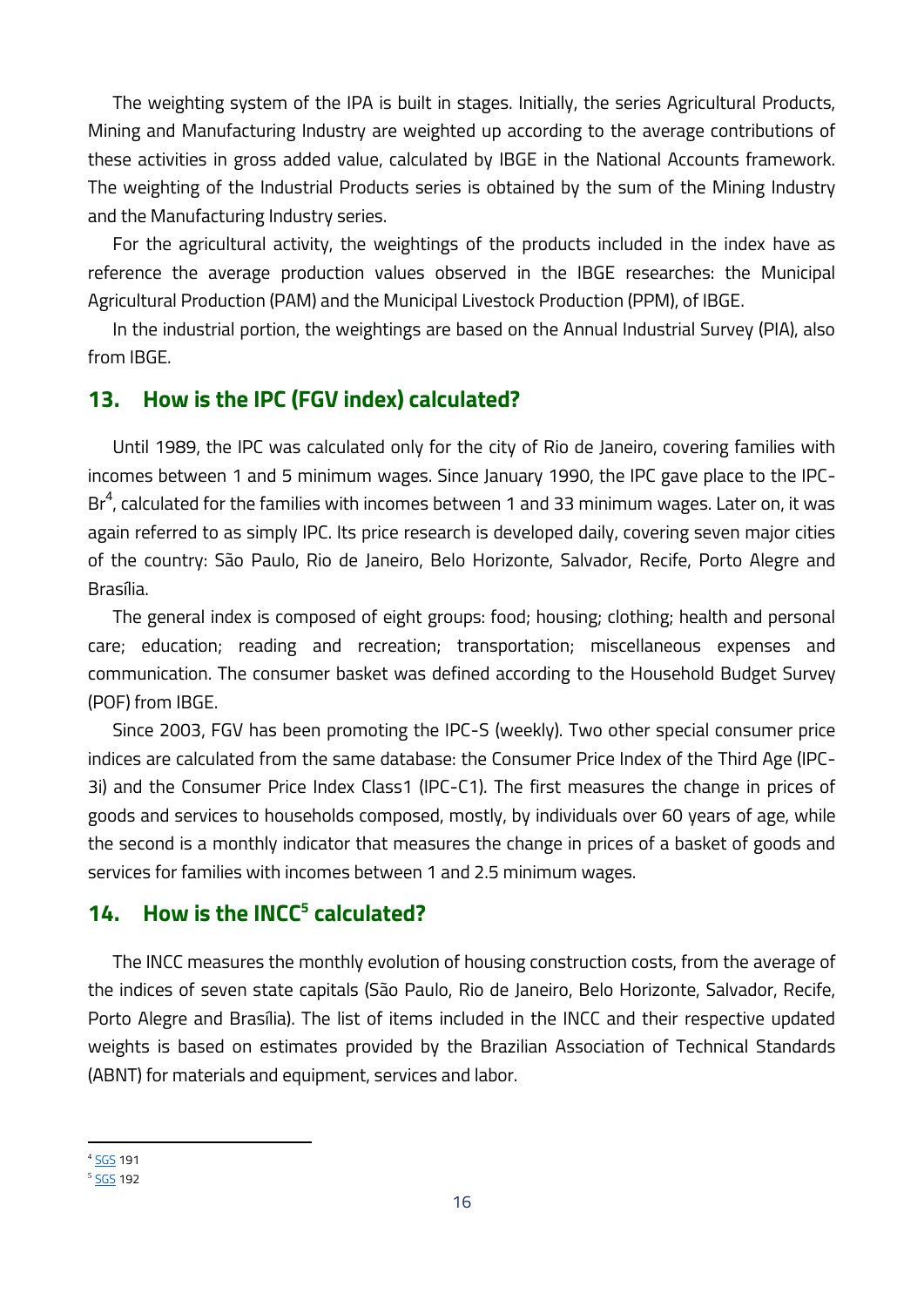The INCC unfolds into two groups: labor (16 items) and materials, equipment and services (51 items).

# **15. How does Fipe calculate "IPC-Fipe" price index?**

The IPC-Fipe $^6$ , calculated for the income brackets between 1 and 20 minimum wages, is the price index with the longest historical series, beginning in January 1939. It is collected in the city of São Paulo, which is home to 5.85% of the resident population<sup>7</sup> and whose GDP corresponds to 10.73% of Brazilian GDP<sup>8</sup>.

Methodologically, this index shows some singularities. One of them refers to the calculus of the four week period variations in price, wherein the price average computed in a group of four consecutive weeks is compared with the price average for the previous four consecutive weeks.

The weight system was last changed based on the household budgets survey conducted in 2009/10, the results of which were incorporated into the price surveys from July 2011 on. The current system comprises the following groups and their weights: Housing (30.9%), food (22.9%), transportation (17.6%), personal expenses (11.9%), health (7.7%), clothing (5.3%) and education (3.7%).

# **Other questions about price indices**

# **16. Are there other price indices in Brazil?**

Yes. In addition to the main price indices (mentioned in question [3\)](#page-5-1), there is a number of other price indices, as mentioned in question [2.](#page-5-2) Most of them are tied to specific cities or regions of the country or to economic activity sectors.

In terms of their importance and the attention paid by the press, the most notable include the National Basic Consumer Basket, which is calculated monthly by the Inter-union Department of Statistics and Social-Economic Studies [\(Dieese\)](http://www.dieese.org.br/); the São Paulo Basic Consumer Basket, produced by the Consumer Protection Foundation of São Paulo [\(Procon-SP\)](http://www.procon.sp.gov.br/), in partnership with Dieese, and the São Paulo Cost of Living Index (ICV), also produced by Dieese.

The National Basic Basket research covers the entire country and accompanies the evolution of thirteen basic food products.

The São Paulo Basic Basket research started in 1989, with the daily collection of products prices and brands from a defined set of goods based on the consumption of a standard family in São Paulo. Currently, it is held in 70 supermarkets in the city. The index is composed of 31 products.

 $\overline{\phantom{a}}$ 

<sup>6</sup> [SGS](https://www3.bcb.gov.br/sgspub/localizarseries/localizarSeries.do?method=prepararTelaLocalizarSeries) 193

<sup>7</sup> IBGE[, Estimativas populacionais para os municípios e para as Unidades da Federação brasileiros em 01.07.2015.](http://www.ibge.gov.br/home/estatistica/populacao/estimativa2015/estimativa_dou.shtm)

<sup>&</sup>lt;sup>8</sup> IBGE, <u>Produto Interno Bruto dos Municípios 2012</u> (in Portuguese).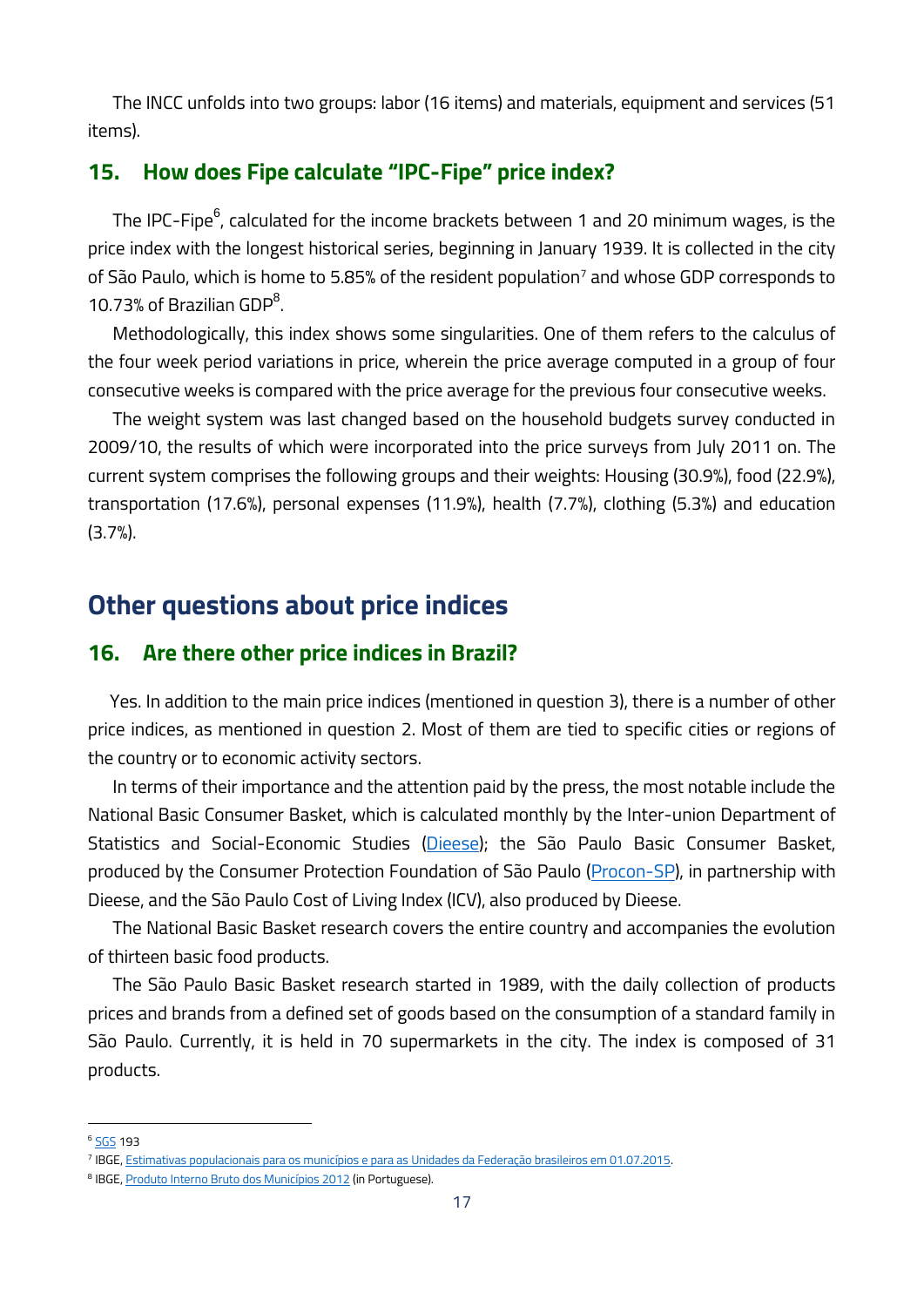The ICV Dieese is calculated since October 1958 in the city of São Paulo. It involves 104 workers families and encompasses 155 goods and services.

# **17. What is "core" inflation? How is it calculated?**

Core inflation is a price index derived from another price index and which aims at obtaining the persistent component of inflation, or the long term inflation $^9$ . For example, it is possible to calculate the core inflation using disaggregated data of IPCA.

The core inflation calculation aims at obtaining a less volatile measure than the traditional indices, allowing a view of the underlying behavior of prices that exclude or assign less weight in the index composition to the seasonal increases, caused by temporary or casual factors.

Core inflation indicators may be useful to central banks in conducting monetary policy, especially for countries that adopt the inflation target framework. The Central Bank of Brazil, for example, pursues a goal measured by the variation of IPCA, and uses core measures as part of a broad set of information that supports decision making of monetary policy. These core measures are periodically published in the official documents of the Monetary Policy Committee (Copom).

Since the publication of the Inflation Report in Sept/2011, the BCB announced a new set of core measures of inflation associated with the IPCA, which includes the core by exclusion of the monitored household food (IPCA-EX2<sup>10</sup>), the core by exclusion (IPCA-EX<sup>11</sup>), the double weighting core (IPCA-SD<sup>12</sup>), the non-smoothed trimmed-means core (IPCA-MA<sup>13</sup>) and the smoothed trimmed-means core (IPCA-MS<sup>14</sup>)<sup>15</sup>.

Chart 6 shows the twelve-month-inflation for IPCA and its five core measures described above. It is worth noting that international experience and the literature support the assessment that it is important to analyze a varied set of core measures, rather than focusing on specific measures, since, in practice, there is no core measure that is superior in every evaluation criteria.

**.** 

<sup>9</sup> Roger, Scott, Core Inflation: Concepts, Uses and Measurement (July 1998). Reserve Bank of New Zealand Discussion Paper No. G98/9. Available at SSRN: http://ssrn.com/abstract=321390 or http://dx.doi.org/10.2139/ssrn.321390

<sup>10</sup> [SGS](https://www3.bcb.gov.br/sgspub/localizarseries/localizarSeries.do?method=prepararTelaLocalizarSeries) 16121.

<sup>11</sup> [SGS](https://www3.bcb.gov.br/sgspub/localizarseries/localizarSeries.do?method=prepararTelaLocalizarSeries) 11427.

<sup>12</sup> [SGS](https://www3.bcb.gov.br/sgspub/localizarseries/localizarSeries.do?method=prepararTelaLocalizarSeries) 16122.

<sup>13</sup> **[SGS](https://www3.bcb.gov.br/sgspub/localizarseries/localizarSeries.do?method=prepararTelaLocalizarSeries)** 11426.

<sup>14</sup> [SGS](https://www3.bcb.gov.br/sgspub/localizarseries/localizarSeries.do?method=prepararTelaLocalizarSeries) 4466.

<sup>&</sup>lt;sup>15</sup> See boxes "Methodology of the New Set of Core Inflation Measures", released in the [Inflation Report as of December 2009](http://www.bcb.gov.br/htms/relinf/ing/2009/12/ri200912b7i.pdf) and "Novas Medidas de Núcleo de Inflação", released in Portuguese in the [Inflation Report as of September 2011.](http://www.bcb.gov.br/htms/relinf/port/2011/09/ri201109b6p.pdf)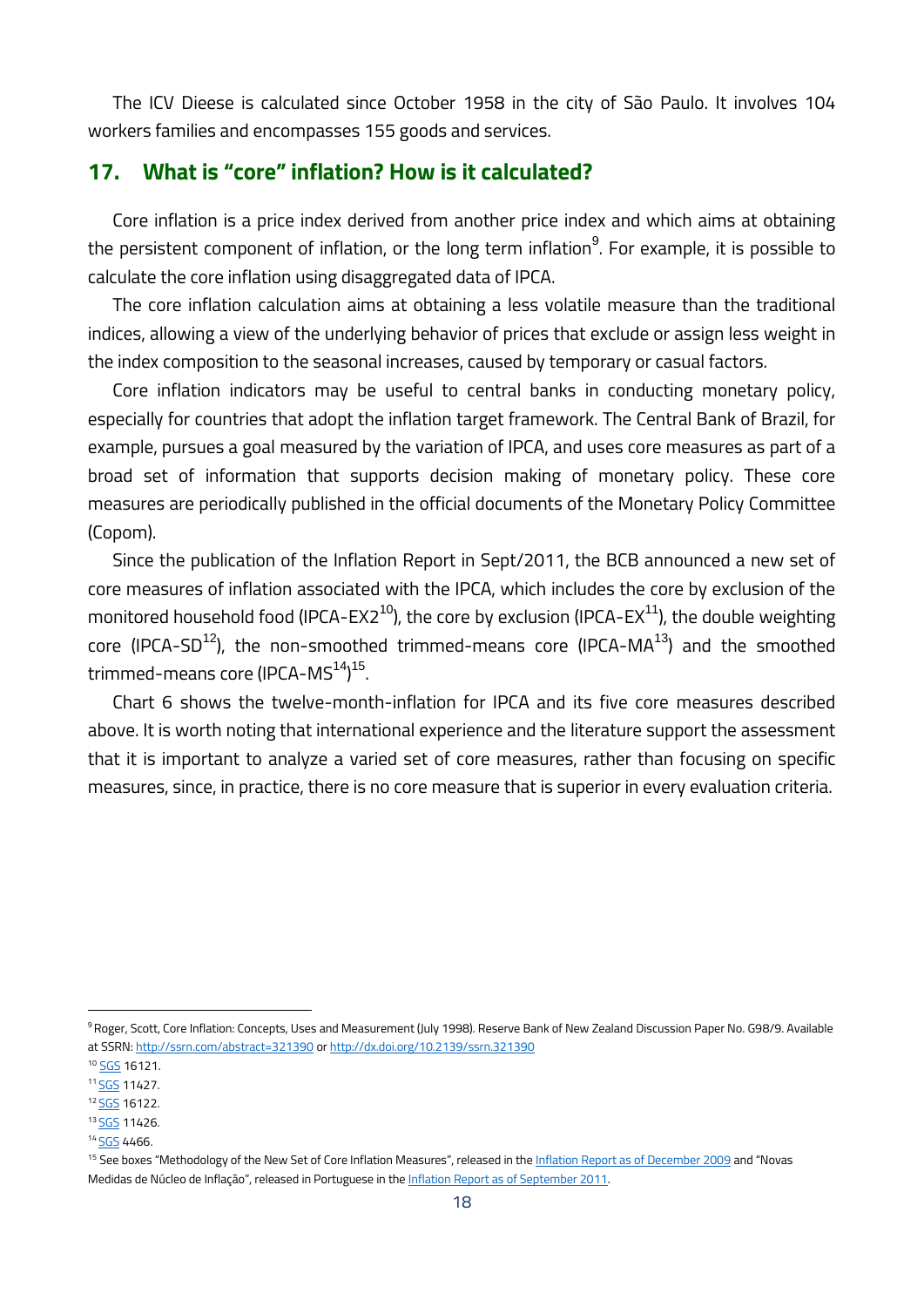



Source: BCB.

**.** 

Several other procedures involving price indices calculations can be used. The Institute of Applied Economic Research (IPEA), for example, calculates the inflation trend based on a model of reduced volatility, combining two techniques, trimmed averages and exponential smoothing. For more details, visit [http://www.ipea.gov.br.](http://www.ipea.gov.br/) The FGV estimates the IPC-Br core using the method of symmetric trimmed average (20% in each tail), with specific prices smoothed over 12 months.

*For further information on the various measures of core inflation, please see the study "[Evaluating](http://www.bcb.gov.br/pec/wps/ingl/wps14.pdf)  [Core Inflation Measures for Brazil](http://www.bcb.gov.br/pec/wps/ingl/wps14.pdf)" by Francisco Figueiredo.*

## **18. How can I adjust a value for inflation?**

BCB's webpage offers a feature called ["calculadora do cidadão"](http://www.bcb.gov.br/?calculadora) (citizen's calculator; in Portuguese), which allows you to update nominal values for several brazilian price indices. The user must choose the "values correction" option, and, on then select the price index for correction.

Suppose, for example, that the user wishes to correct the value of their rent, at R\$ 500, for the 12-month-accumulated-IGP-M (between April 2015 and March 2016, inclusive). The user must fill in the screen as shown in Figure 1, and select the option "correct value" ("corrigir valor"). The result will be shown as in [Figure 2:](#page-19-0) R\$ 557.84. Please note that you should use the comma instead of dot<sup>16</sup>.

<sup>&</sup>lt;sup>16</sup> Brazilians use a dot to separate thousands (eg. 1.200 in Portuguese is written 1,200 in English); a comma to mark the decimal place, eg 1,5 = 1.5.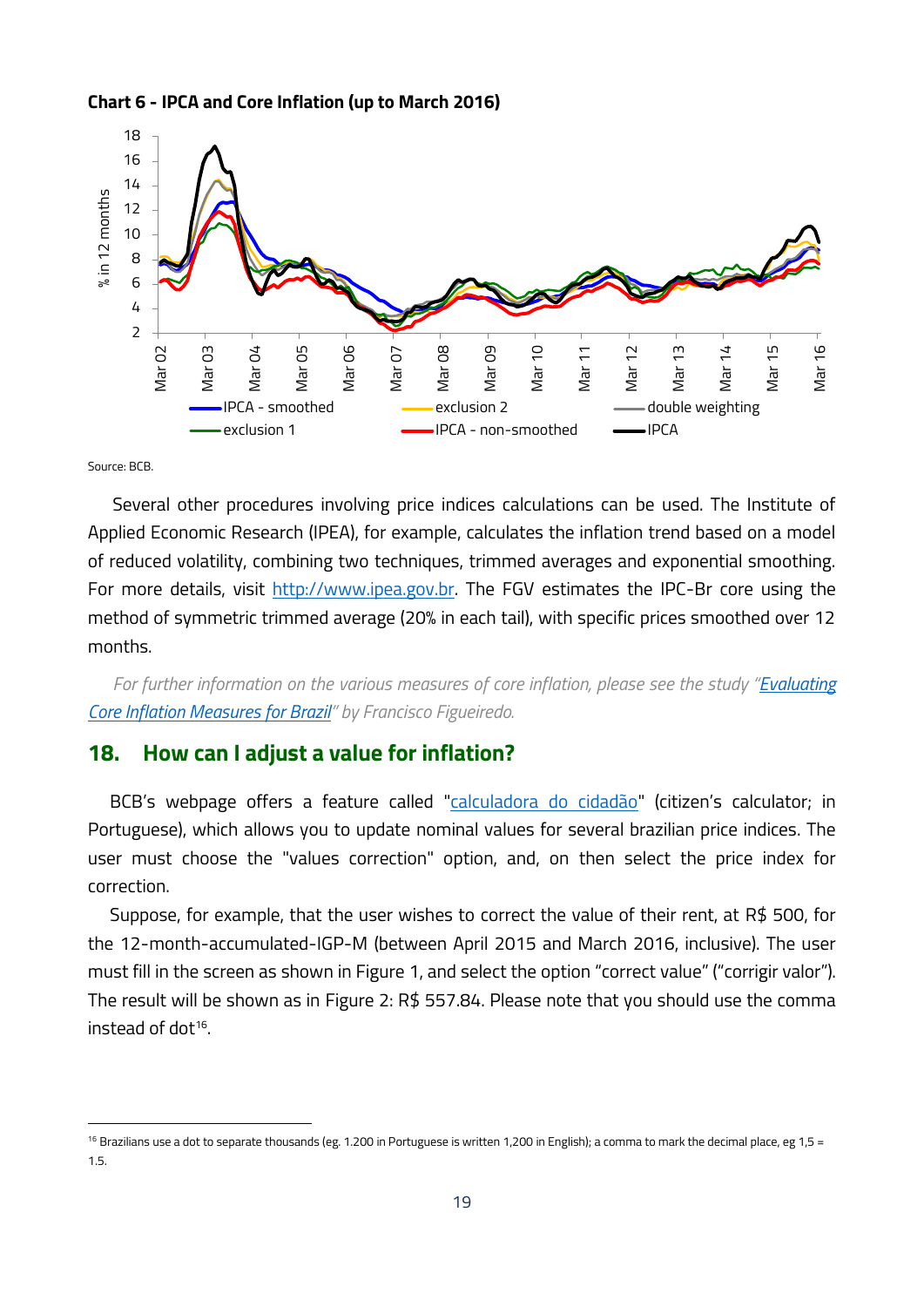#### **Figure 1 – BCB's Citizen Calculator – "Value Correction" Option**

| Correção de valores |                                                                        |           |                                                  |              |            |  |
|---------------------|------------------------------------------------------------------------|-----------|--------------------------------------------------|--------------|------------|--|
|                     | Indices de preços                                                      | <b>TR</b> | Poupança                                         | <b>Selic</b> | <b>CDI</b> |  |
|                     |                                                                        |           | Os campos com * são de preenchimento obrigatório |              |            |  |
|                     | Correção de valor por índices de preços                                |           |                                                  |              |            |  |
|                     | Selecione o índice para a correção   IGP-M (FGV) - a partir de 06/1989 |           |                                                  |              |            |  |
|                     | * Data inicial (MM/AAAA)<br>(Inclui a taxa do mês inicial)             | 04/2015   |                                                  |              |            |  |
|                     | * Data final (MM/AAAA)                                                 | 03/2016   |                                                  |              |            |  |
|                     | Valor a ser corrigido                                                  | 500,00    |                                                  |              |            |  |
|                     |                                                                        |           |                                                  | Metodologia  |            |  |
|                     | Corrigir valor                                                         |           | Voltar                                           |              |            |  |

Source: BCB.

#### <span id="page-19-0"></span>**Figure 2 – BCB's Citizen Calculator – Result of Correction by the IGP-M**

| <b>BANCO CENTRAL</b>                                  | Calculadora do cidadão        |                                                 |                      |
|-------------------------------------------------------|-------------------------------|-------------------------------------------------|----------------------|
| Calculadora do cidadão                                | Ajuda                         |                                                 |                      |
| Início » Calculadora do cidadão » Correção de valores |                               | Resultado da Correção pelo IGP-M (FGV)          |                      |
|                                                       |                               | Dados básicos da correção pelo IGP-M (FGV)      |                      |
|                                                       | <b>Dados informados</b>       |                                                 |                      |
|                                                       | Data inicial                  |                                                 | 04/2015              |
|                                                       | Data final                    |                                                 | 03/2016              |
|                                                       | Valor nominal                 |                                                 | R\$ 500,00<br>(REAL) |
|                                                       | <b>Dados calculados</b>       |                                                 |                      |
|                                                       | Indice de correção no período |                                                 | 1,1156824            |
|                                                       |                               | Valor percentual correspondente                 | 11,5682400 %         |
|                                                       |                               | Valor corrigido na data final R\$ 557,84 (REAL) |                      |
|                                                       |                               | Fazer nova pesquisa                             |                      |

Source: BCB.

If the user wants to do the same calculation without using the Citizen's Calculator, he/she must follow the steps below:

- get the IGP-M monthly data,
- divide each value by 100,
- add 1 to each variation and
- multiply the resulting values, as shown in Table 7. The resulting value is correction index of the period.
- Multiply the correction index of the period by the value to be corrected in the example above, R\$ 500.